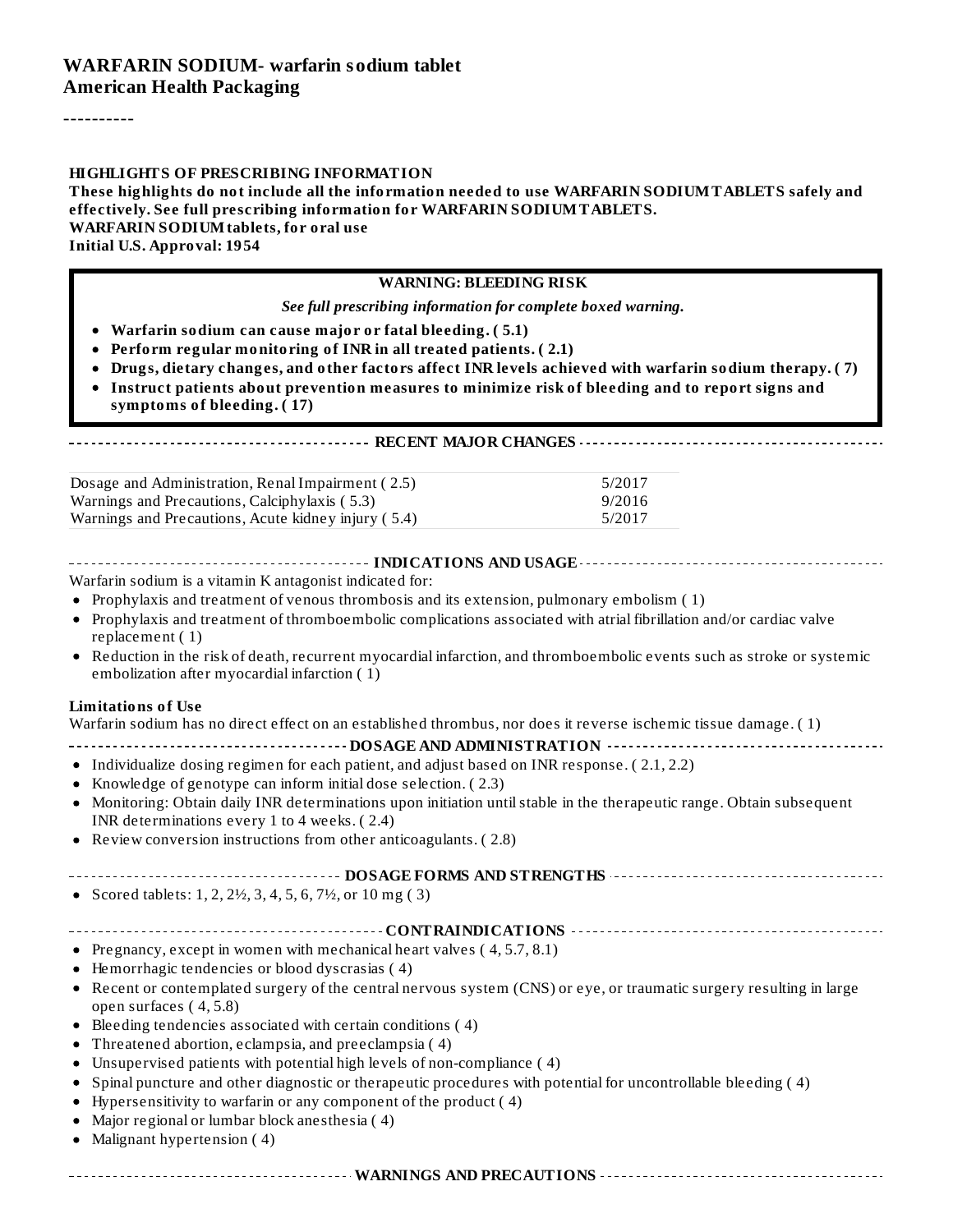amputation. Discontinue warfarin sodium and consider alternative anticoagulants if necessary. ( 5.2) Calciphylaxis: Fatal and serious cases have occurred. Discontinue warfarin sodium and consider alternative anticoagulation therapy. ( 5.3) Acute kidney injury may occur during episodes of excessive anticoagulation and hematuria. ( 5.4) Systemic atheroemboli and cholesterol microemboli: Some cases have progressed to necrosis or death. Discontinue warfarin sodium if such emboli occur. ( 5.5) Heparin-induced thrombocytopenia (HIT): Initial therapy with warfarin sodium in HIT has resulted in cases of amputation and death. Warfarin sodium may be considered after platelet count has normalized. ( 5.6) Pregnant women with mechanical heart valves: Warfarin sodium may cause fetal harm; however, the benefits may  $\bullet$ outweigh the risks. ( 5.7) **ADVERSE REACTIONS** Most common adverse reactions to warfarin sodium are fatal and nonfatal hemorrhage from any tissue or organ. ( 6) **To report SUSPECTED ADVERSE REACTIONS, contact Taro Pharmaceuticals U.S.A., Inc., at 1-866-923-4914 or FDA at 1-800-FDA-1088 or** *www.fda.gov/medwatch***. DRUG INTERACTIONS** Concomitant use of drugs that increase bleeding risk, antibiotics, antifungals, botanical (herbal) products, and inhibitors and inducers of CYP2C9, 1A2, or 3A4. ( 7) Consult labeling of all concurrently used drugs for complete information about interactions with warfarin sodium or increased risks for bleeding. ( 7) **USE IN SPECIFIC POPULATIONS** Pregnant women with mechanical heart valves: Warfarin sodium may cause fetal harm; however, the benefits may  $\bullet$ outweigh the risks. ( 8.1) Lactation: Monitor breastfeeding infants for bruising or bleeding. ( 8.2) Renal Impairment: Instruct patients with renal impairment to frequently monitor their INR. ( 8.6)

Tissue necrosis: Necrosis or gangrene of skin or other tissues can occur, with severe cases requiring debridement or

**See 17 for PATIENT COUNSELING INFORMATION and Medication Guide.**

**Revised: 10/2017**

#### **FULL PRESCRIBING INFORMATION: CONTENTS\* WARNING: BLEEDING RISK 1 INDICATIONS AND USAGE**

#### **2 DOSAGE AND ADMINISTRATION**

- 2.1 Individualized Dosing
- 2.2 Recommended Target INR Ranges and Durations for Individual Indications
- 2.3 Initial and Maintenance Dosing
- 2.4 Monitoring to Achieve Optimal Anticoagulation
- 2.5 Renal Impairment
- 2.6 Missed Dose
- 2.7 Treatment During Dentistry and Surgery
- 2.8 Conversion From Other Anticoagulants

# **3 DOSAGE FORMS AND STRENGTHS**

# **4 CONTRAINDICATIONS**

# **5 WARNINGS AND PRECAUTIONS**

- 5.1 Hemorrhage
- 5.2 Tissue Necrosis
- 5.3 Calciphylaxis
- 5.4 Acute Kidney Injury
- 5.5 Systemic Atheroemboli and Cholesterol Microemboli
- 5.6 Limb Ischemia, Necrosis, and Gangrene in Patients with HIT and HITTS
- 5.7 Use in Pregnant Women with Mechanical Heart Valves
- 5.8 Other Clinical Settings with Increased Risks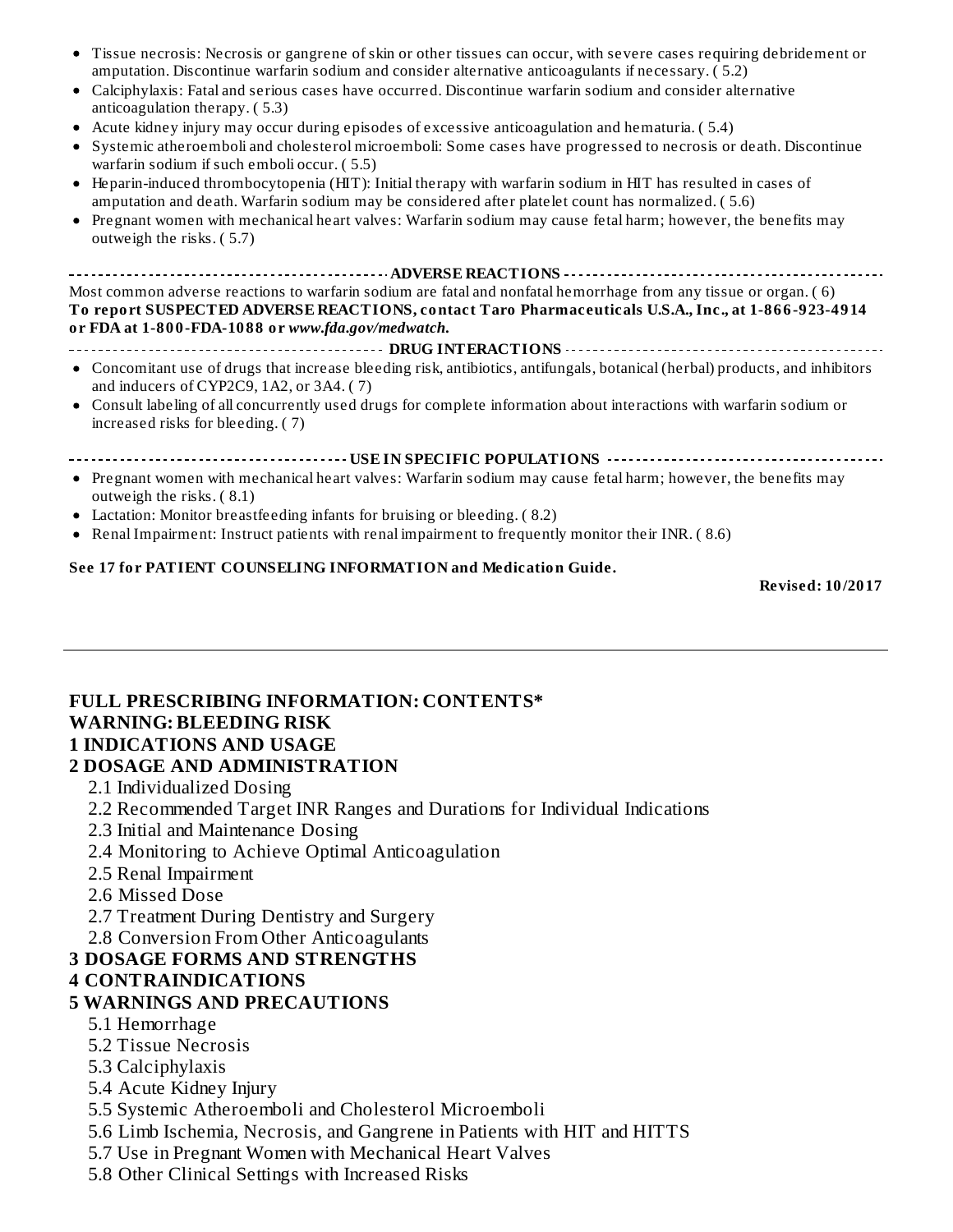5.9 Endogenous Factors Affecting INR

### **6 ADVERSE REACTIONS**

#### **7 DRUG INTERACTIONS**

- 7.1 General Information
- 7.2 CYP450 Interactions
- 7.3 Drugs that Increase Bleeding Risk
- 7.4 Antibiotics and Antifungals
- 7.5 Botanical (Herbal) Products and Foods

### **8 USE IN SPECIFIC POPULATIONS**

- 8.1 Pregnancy
- 8.2 Lactation
- 8.3 Females and Males of Reproductive Potential
- 8.4 Pediatric Use
- 8.5 Geriatric Use
- 8.6 Renal Impairment
- 8.7 Hepatic Impairment

### **10 OVERDOSAGE**

- 10.1 Signs and Symptoms
- 10.2 Treatment

#### **11 DESCRIPTION**

### **12 CLINICAL PHARMACOLOGY**

- 12.1 Mechanism of Action
- 12.2 Pharmacodynamics
- 12.3 Pharmacokinetics
- 12.5 Pharmacogenomics

### **13 NONCLINICAL TOXICOLOGY**

#### 13.1 Carcinogenesis, Mutagenesis, Impairment of Fertility

### **14 CLINICAL STUDIES**

#### 14.1 Atrial Fibrillation

- 14.2 Mechanical and Bioprosthetic Heart Valves
- 14.3 Myocardial Infarction

#### **15 REFERENCES**

## **16 HOW SUPPLIED/STORAGE AND HANDLING**

### **17 PATIENT COUNSELING INFORMATION**

\* Sections or subsections omitted from the full prescribing information are not listed.

### **FULL PRESCRIBING INFORMATION**

### **WARNING: BLEEDING RISK**

- Warfarin sodium can cause major or fatal bleeding [see *Warnings and Precautions (5.1)*].
- Perform regular monitoring of INR in all treated patients [see *Dosage and Administration (2.1)*].
- Drugs, dietary changes, and other factors affect INR levels achieved with warfarin sodium therapy [see *Drug Interactions (7)*].
- Instruct patients about prevention measures to minimize risk of bleeding and to report signs and  $\bullet$ symptoms of bleeding [see *Patient Counseling Information (17)*].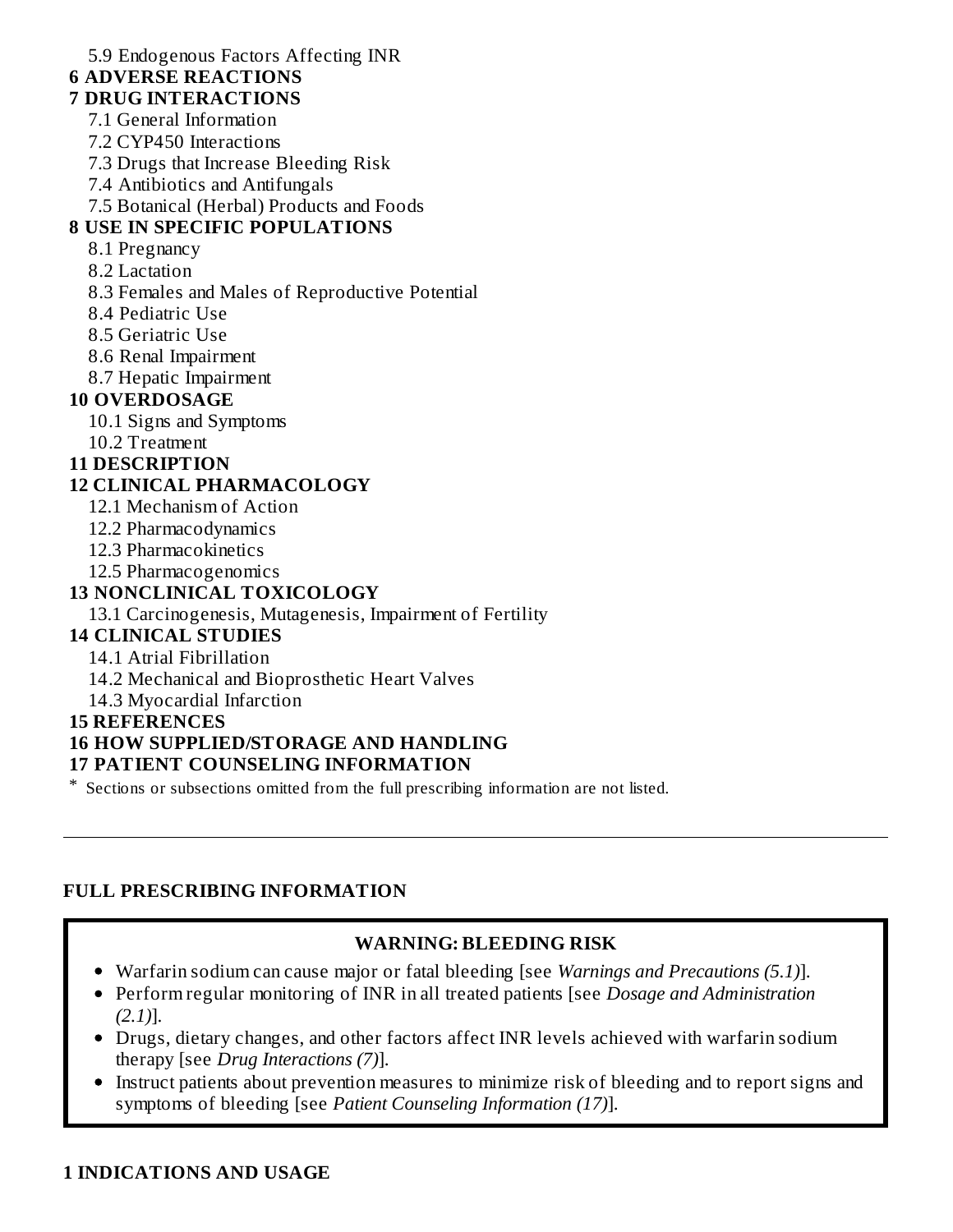Warfarin sodium tablets, USP are indicated for:

- Prophylaxis and treatment of venous thrombosis and its extension, pulmonary embolism (PE).
- Prophylaxis and treatment of thromboembolic complications associated with atrial fibrillation (AF) and/or cardiac valve replacement.
- Reduction in the risk of death, recurrent myocardial infarction (MI), and thromboembolic events such as stroke or systemic embolization after myocardial infarction.

#### Limitations of Use

Warfarin sodium has no direct effect on an established thrombus, nor does it reverse ischemic tissue damage. Once a thrombus has occurred, however, the goals of anticoagulant treatment are to prevent further extension of the formed clot and to prevent secondary thromboembolic complications that may result in serious and possibly fatal sequelae.

## **2 DOSAGE AND ADMINISTRATION**

### **2.1 Individualized Dosing**

The dosage and administration of warfarin sodium must be individualized for each patient according to the patient's International Normalized Ratio (INR) response to the drug. Adjust the dose based on the patient's INR and the condition being treated. Consult the latest evidence-based clinical practice guidelines regarding the duration and intensity of anticoagulation for the indicated conditions.

### **2.2 Recommended Target INR Ranges and Durations for Individual Indications**

#### **An INR of greater than 4.0 appears to provide no additional therapeutic benefit in most patients and is associated with a higher risk of bleeding.**

Venous Thromboembolism (including deep venous thrombosis [DVT] and PE) Adjust the warfarin dose to maintain a target INR of 2.5 (INR range, 2.0 to 3.0) for all treatment durations. The duration of treatment is based on the indication as follows:

- For patients with a DVT or PE secondary to a transient (reversible) risk factor, treatment with warfarin for 3 months is recommended.
- For patients with an unprovoked DVT or PE, treatment with warfarin is recommended for at least 3 months. After 3 months of therapy, evaluate the risk-benefit ratio of long-term treatment for the individual patient.
- For patients with two episodes of unprovoked DVT or PE, long-term treatment with warfarin is recommended. For a patient receiving long-term anticoagulant treatment, periodically reassess the risk-benefit ratio of continuing such treatment in the individual patient.

### Atrial Fibrillation

In patients with non-valvular AF, anticoagulate with warfarin to target INR of 2.5 (range, 2.0 to 3.0).

- In patients with non-valvular AF that is persistent or paroxysmal and at high risk of stroke (i.e., having any of the following features: prior ischemic stroke, transient ischemic attack, or systemic embolism, or 2 of the following risk factors: age greater than 75 years, moderately or severely impaired left ventricular systolic function and/or heart failure, history of hypertension, or diabetes mellitus), long-term anticoagulation with warfarin is recommended.
- In patients with non-valvular AF that is persistent or paroxysmal and at an intermediate risk of ischemic stroke (i.e., having 1 of the following risk factors: age greater than 75 years, moderately or severely impaired left ventricular systolic function and/or heart failure, history of hypertension, or diabetes mellitus), long-term anticoagulation with warfarin is recommended.
- For patients with AF and mitral stenosis, long-term anticoagulation with warfarin is recommended.
- For patients with AF and prosthetic heart valves, long-term anticoagulation with warfarin is recommended; the target INR may be increased and aspirin added depending on valve type and position, and on patient factors.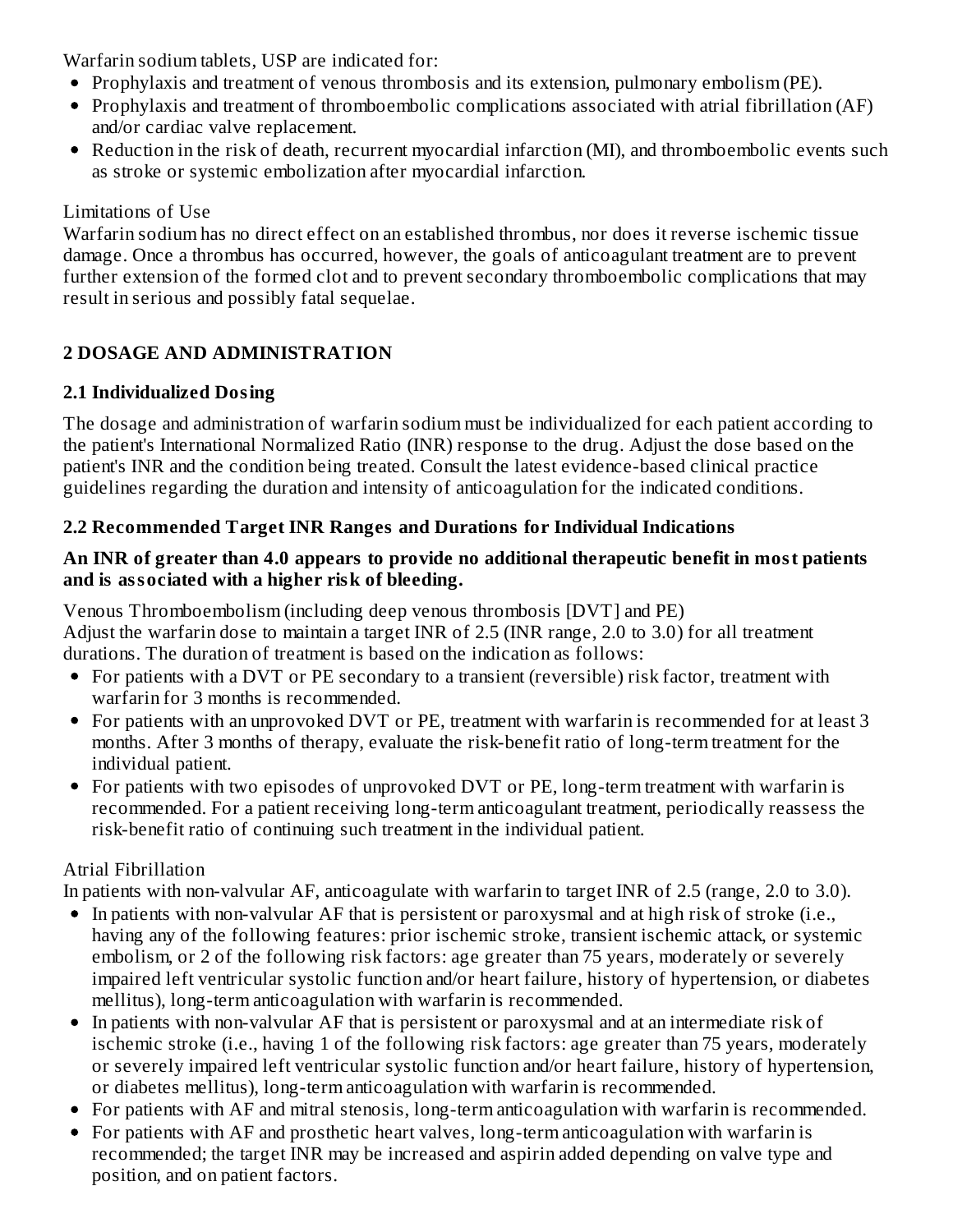Mechanical and Bioprosthetic Heart Valves

- For patients with a bileaflet mechanical valve or a Medtronic Hall (Minneapolis, MN) tilting disk valve in the aortic position who are in sinus rhythm and without left atrial enlargement, therapy with warfarin to a target INR of 2.5 (range, 2.0 to 3.0) is recommended.
- For patients with tilting disk valves and bileaflet mechanical valves in the mitral position, therapy with warfarin to a target INR of 3.0 (range, 2.5 to 3.5) is recommended.
- For patients with caged ball or caged disk valves, therapy with warfarin to a target INR of 3.0 (range, 2.5 to 3.5) is recommended.
- For patients with a bioprosthetic valve in the mitral position, therapy with warfarin to a target INR of 2.5 (range, 2.0 to 3.0) for the first 3 months after valve insertion is recommended. If additional risk factors for thromboembolism are present (AF, previous thromboembolism, left ventricular dysfunction), a target INR of 2.5 (range, 2.0 to 3.0) is recommended.

Post-Myocardial Infarction

For high-risk patients with MI (e.g., those with a large anterior MI, those with significant heart failure, those with intracardiac thrombus visible on transthoracic echocardiography, those with AF, and those with a history of a thromboembolic event), therapy with combined moderate-intensity (INR, 2.0 to 3.0) warfarin plus low-dose aspirin ( $\leq 100$  mg/day) for at least 3 months after the MI is recommended.

Recurrent Systemic Embolism and Other Indications

Oral anticoagulation therapy with warfarin has not been fully evaluated by clinical trials in patients with valvular disease associated with AF, patients with mitral stenosis, and patients with recurrent systemic embolism of unknown etiology. However, a moderate dose regimen (INR 2.0 to 3.0) may be used for these patients.

### **2.3 Initial and Maintenance Dosing**

The appropriate initial dosing of warfarin sodium varies widely for different patients. Not all factors responsible for warfarin dose variability are known, and the initial dose is influenced by:

- Clinical factors including age, race, body weight, sex, concomitant medications, and comorbidities
- Genetic factors (CYP2C9 and VKORC1 genotypes) [see *Clinical Pharmacology (12.5)*]

Select the initial dose based on the expected maintenance dose, taking into account the above factors. Modify this dose based on consideration of patient-specific clinical factors. Consider lower initial and maintenance doses for elderly and/or debilitated patients and in Asian patients [see *Use in Specific Populations (8.5)* and *Clinical Pharmacology (12.3)*]. Routine use of loading doses is not recommended as this practice may increase hemorrhagic and other complications and does not offer more rapid protection against clot formation.

Individualize the duration of therapy for each patient. In general, anticoagulant therapy should be continued until the danger of thrombosis and embolism has passed [see *Dosage and Administration (2.2)*].

Dosing Recommendations without Consideration of Genotype

If the patient's CYP2C9 and VKORC1 genotypes are not known, the initial dose of warfarin sodium is usually 2 to 5 mg once daily. Determine each patient's dosing needs by close monitoring of the INR response and consideration of the indication being treated. Typical maintenance doses are 2 to 10 mg once daily.

Dosing Recommendations with Consideration of Genotype

Table 1 displays three ranges of expected maintenance warfarin sodium doses observed in subgroups of patients having different combinations of CYP2C9 and VKORC1 gene variants [see *Clinical Pharmacology (12.5)*]. If the patient's CYP2C9 and/or VKORC1 genotype are known, consider these ranges in choosing the initial dose. Patients with CYP2C9  $*1/*3$ ,  $*2/*2$ ,  $*2/*3$ , and  $*3/*3$  may require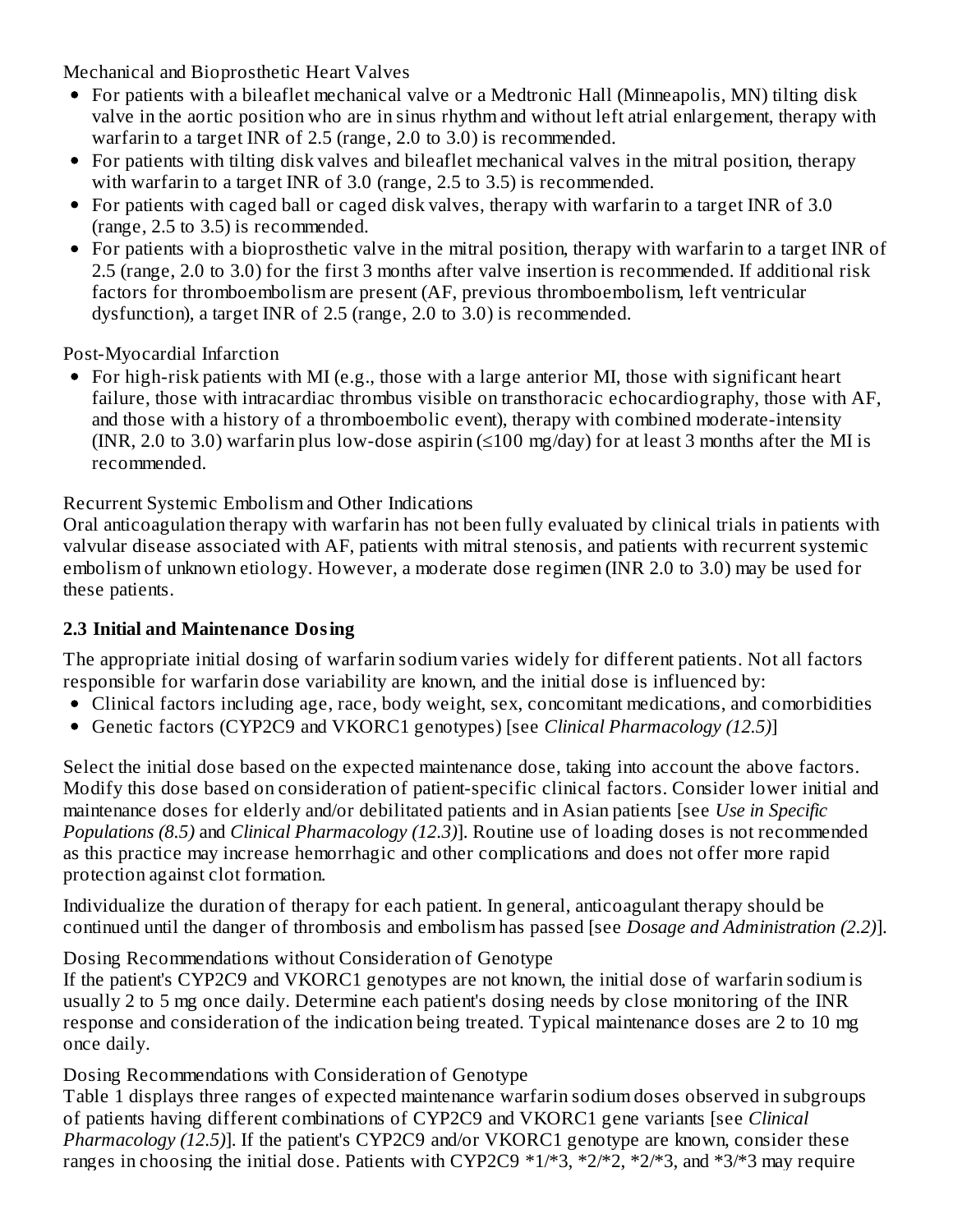more prolonged time (>2 to 4 weeks) to achieve maximum INR effect for a given dosage regimen than patients without these CYP variants.

| <b>VKORC1</b> | CYP2C9   |          |              |              |              |              |  |  |
|---------------|----------|----------|--------------|--------------|--------------|--------------|--|--|
|               | $*1/*1$  | $*1/*2$  | $*1/*3$      | $*2/*2$      | $*2/*3$      | $*3/*3$      |  |  |
| GG            | $5-7$ mg | $5-7$ mg | $3-4$ mg     | $3-4$ mg     | $3-4$ mg     | $0.5 - 2$ mg |  |  |
| AG            | $5-7$ mg | $3-4$ mg | $3-4$ mg     | $3-4$ mg     | $0.5 - 2$ mg | $0.5 - 2$ mg |  |  |
| AA            | $3-4$ mg | $3-4$ mg | $0.5 - 2$ mg | $0.5 - 2$ mg | $0.5 - 2$ mg | $0.5 - 2$ mg |  |  |

#### **Table 1: Three Ranges of Expected Maintenance Warfarin Sodium Daily Dos es Bas ed on CYP2C9 and VKORC1 Genotypes \***

\* Ranges are derived from multiple published clinical studies. VKORC1 −1639G>A (rs9923231) variant is used in this table. Other coinherited VKORC1 variants may also be important determinants of warfarin dose.

#### **2.4 Monitoring to Achieve Optimal Anticoagulation**

Warfarin sodium has a narrow therapeutic range (index), and its action may be affected by factors such as other drugs and dietary vitamin K. Therefore, anticoagulation must be carefully monitored during warfarin sodium therapy. Determine the INR daily after the administration of the initial dose until INR results stabilize in the therapeutic range. After stabilization, maintain dosing within the therapeutic range by performing periodic INRs. The frequency of performing INR should be based on the clinical situation but generally acceptable intervals for INR determinations are 1 to 4 weeks. Perform additional INR tests when other warfarin products are interchanged with warfarin sodium, as well as whenever other medications are initiated, discontinued, or taken irregularly. Heparin, a common concomitant drug, increases the INR [see *Dosage and Administration (2.8)* and *Drug Interactions (7)*].

Determinations of whole blood clotting and bleeding times are not effective measures for monitoring of warfarin sodium therapy.

### **2.5 Renal Impairment**

No dosage adjustment is necessary for patients with renal failure. Monitor INR more frequently in patients with compromised renal function to maintain INR within the therapeutic range [see *Warnings and Precautions (5.4) and Use in Specific Populations (8.6)*].

### **2.6 Miss ed Dos e**

The anticoagulant effect of warfarin sodium persists beyond 24 hours. If a patient misses a dose of warfarin sodium at the intended time of day, the patient should take the dose as soon as possible on the same day. The patient should not double the dose the next day to make up for a missed dose.

### **2.7 Treatment During Dentistry and Surgery**

Some dental or surgical procedures may necessitate the interruption or change in the dose of warfarin sodium therapy. Consider the benefits and risks when discontinuing warfarin sodium even for a short period of time. Determine the INR immediately prior to any dental or surgical procedure. In patients undergoing minimally invasive procedures who must be anticoagulated prior to, during, or immediately following these procedures, adjusting the dosage of warfarin sodium to maintain the INR at the low end of the therapeutic range may safely allow for continued anticoagulation.

### **2.8 Conversion From Other Anticoagulants**

#### Heparin

Since the full anticoagulant effect of warfarin sodium is not achieved for several days, heparin is preferred for initial rapid anticoagulation. During initial therapy with warfarin sodium, the interference with heparin anticoagulation is of minimal clinical significance. Conversion to warfarin sodium may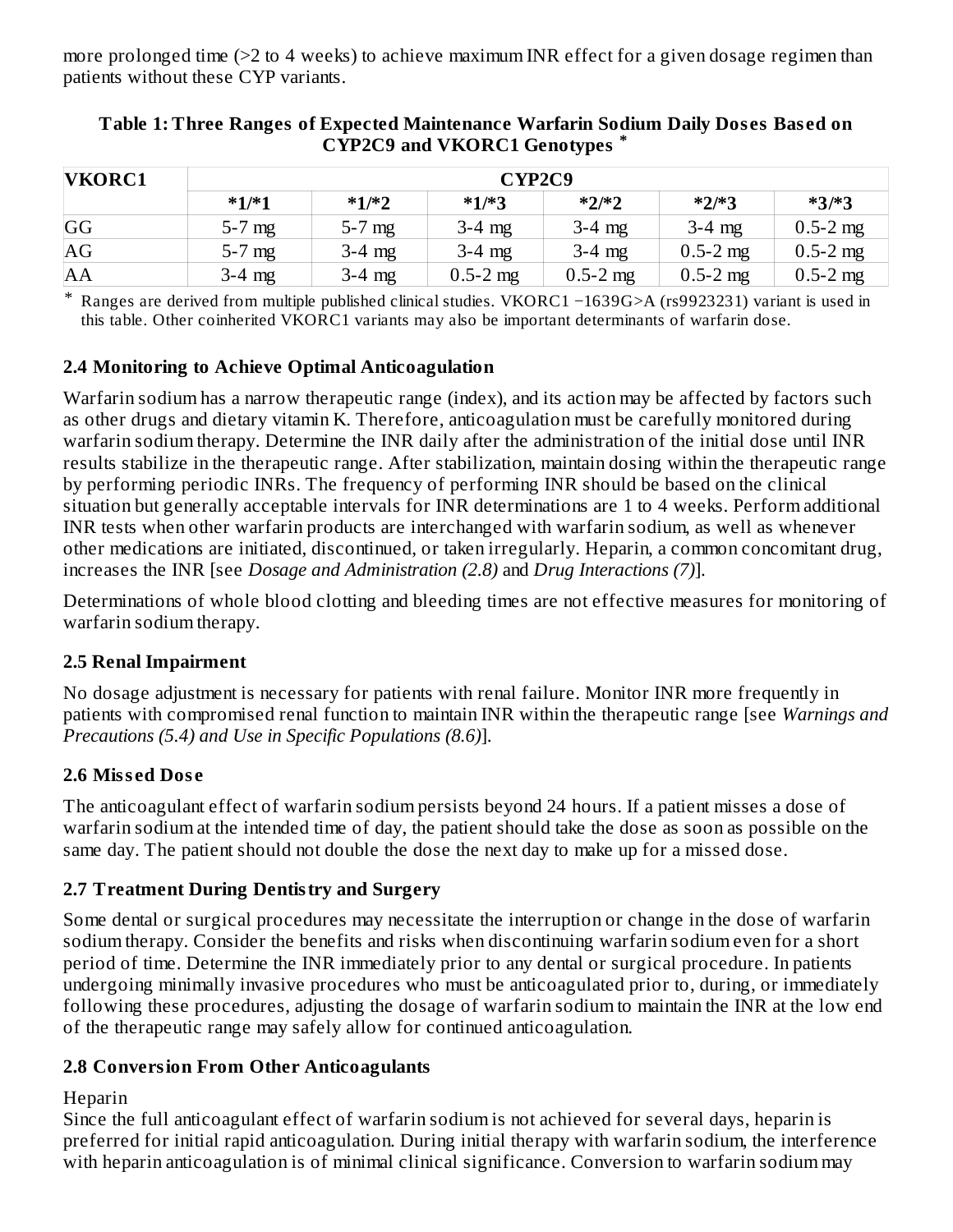begin concomitantly with heparin therapy or may be delayed 3 to 6 days. To ensure therapeutic anticoagulation, continue full dose heparin therapy and overlap warfarin sodium therapy with heparin for 4 to 5 days and until warfarin sodium has produced the desired therapeutic response as determined by INR, at which point heparin may be discontinued.

As heparin may affect the INR, patients receiving both heparin and warfarin sodium should have INR monitoring at least:

- 5 hours after the last intravenous bolus dose of heparin, or
- 4 hours after cessation of a continuous intravenous infusion of heparin, or
- 24 hours after the last subcutaneous heparin injection.

Warfarin sodium may increase the activated partial thromboplastin time (aPTT) test, even in the absence of heparin. A severe elevation (>50 seconds) in aPTT with an INR in the desired range has been identified as an indication of increased risk of postoperative hemorrhage.

Other Anticoagulants

Consult the labeling of other anticoagulants for instructions on conversion to warfarin sodium.

### **3 DOSAGE FORMS AND STRENGTHS**

| <b>Strength</b>  | Color            | <b>Engraved</b> |
|------------------|------------------|-----------------|
| 1 <sub>mg</sub>  | pink             |                 |
| 2 <sub>mg</sub>  | lavender         |                 |
| $2.5 \text{ mg}$ | green            | $2\frac{1}{2}$  |
| 3 <sub>mg</sub>  | tan              | 3               |
| $4 \text{ mg}$   | blue             | 4               |
| 5 <sub>mg</sub>  | peach            |                 |
| 6 <sub>mg</sub>  | teal             | 6               |
| $7.5 \text{ mg}$ | yellow           | $7\frac{1}{2}$  |
| $10 \text{ mg}$  | white (dye-free) | 10              |

#### **Warfarin Sodium Single-Scored Tablets, USP**

### **4 CONTRAINDICATIONS**

Warfarin sodium tablets, USP are contraindicated in:

 $\bullet$  Pregnancy

Warfarin sodium tablets, USP are contraindicated in women who are pregnant except in pregnant women with mechanical heart valves, who are at high risk of thromboembolism [see *Warnings and Precautions (5.7)* and *Use in Specific Populations (8.1)*]. Warfarin sodium can cause fetal harm when administered to a pregnant woman. Warfarin sodium exposure during pregnancy causes a recognized pattern of major congenital malformations (warfarin embryopathy and fetotoxicity), fatal fetal hemorrhage, and an increased risk of spontaneous abortion and fetal mortality. If warfarin sodium is used during pregnancy or if the patient becomes pregnant while taking this drug, the patient should be apprised of the potential hazard to a fetus [see *Use in Specific Populations (8.1)*].

Warfarin sodium tablets, USP are contraindicated in patients with:

- Hemorrhagic tendencies or blood dyscrasias
- Recent or contemplated surgery of the central nervous system or eye, or traumatic surgery resulting in large open surfaces [see *Warnings and Precautions (5.8)*]
- Bleeding tendencies associated with:
	- Active ulceration or overt bleeding of the gastrointestinal, genitourinary, or respiratory tract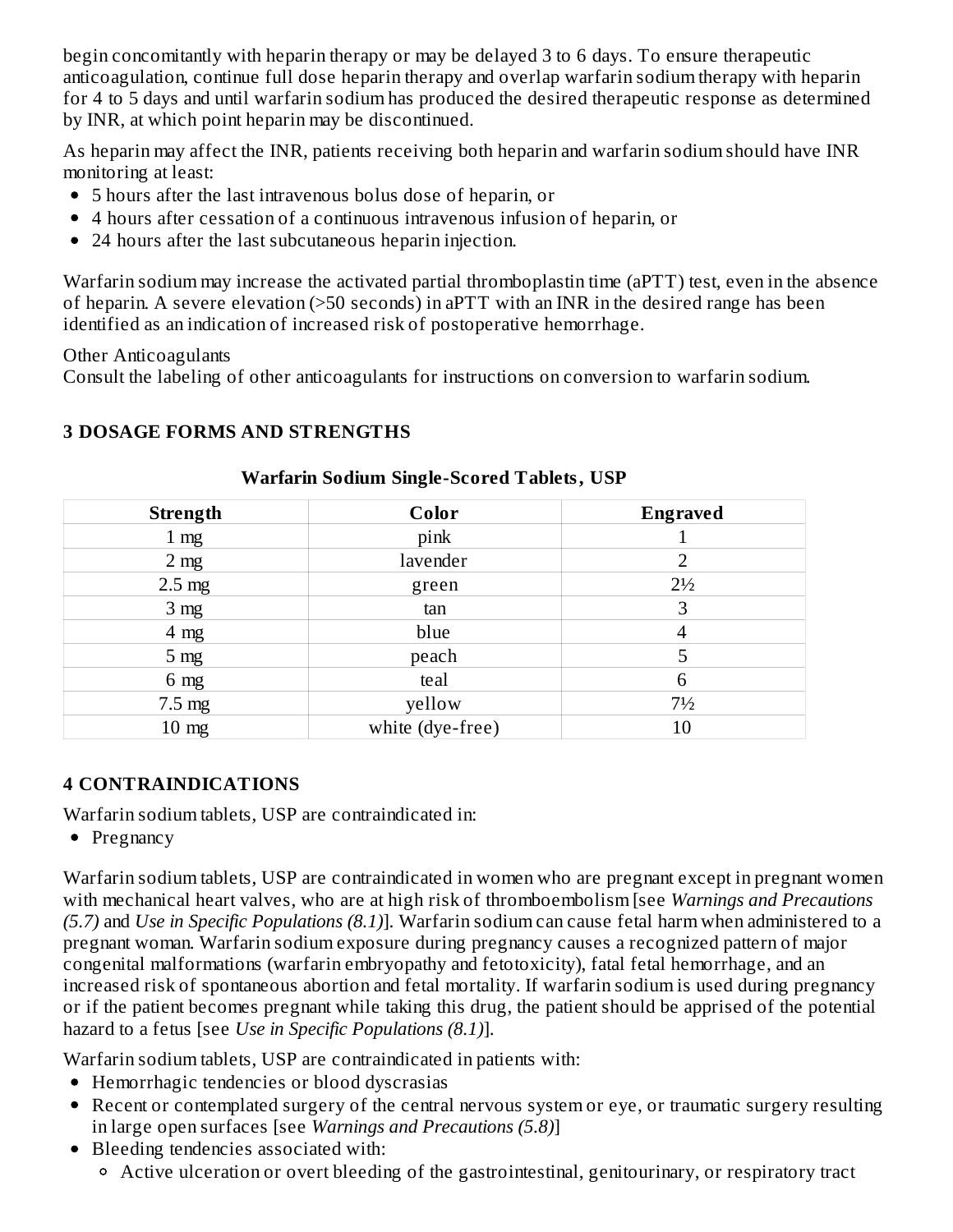- Central nervous system hemorrhage
- Cerebral aneurysms, dissecting aorta
- Pericarditis and pericardial effusions
- Bacterial endocarditis
- Threatened abortion, eclampsia, and preeclampsia
- Unsupervised patients with conditions associated with potential high level of non-compliance
- Spinal puncture and other diagnostic or therapeutic procedures with potential for uncontrollable bleeding
- Hypersensitivity to warfarin or to any other components of this product (e.g., anaphylaxis) [see *Adverse Reactions (6)*]
- Major regional or lumbar block anesthesia
- Malignant hypertension

## **5 WARNINGS AND PRECAUTIONS**

## **5.1 Hemorrhage**

Warfarin sodium can cause major or fatal bleeding. Bleeding is more likely to occur within the first month. Risk factors for bleeding include high intensity of anticoagulation (INR >4.0), age greater than or equal to 65, history of highly variable INRs, history of gastrointestinal bleeding, hypertension, cerebrovascular disease, anemia, malignancy, trauma, renal impairment, certain genetic factors [see *Clinical Pharmacology (12.5)*], certain concomitant drugs [see *Drug Interactions (7)*], and long duration of warfarin therapy.

Perform regular monitoring of INR in all treated patients. Those at high risk of bleeding may benefit from more frequent INR monitoring, careful dose adjustment to desired INR, and a shortest duration of therapy appropriate for the clinical condition. However, maintenance of INR in the therapeutic range does not eliminate the risk of bleeding.

Drugs, dietary changes, and other factors affect INR levels achieved with warfarin sodium therapy. Perform more frequent INR monitoring when starting or stopping other drugs, including botanicals, or when changing dosages of other drugs [see *Drug Interactions (7)*].

Instruct patients about prevention measures to minimize risk of bleeding and to report signs and symptoms of bleeding [see *Patient Counseling Information (17)*].

## **5.2 Tissue Necrosis**

Warfarin sodium can cause necrosis and/or gangrene of skin and other tissues, which is an uncommon but serious risk (<0.1%). Necrosis may be associated with local thrombosis and usually appears within a few days of the start of warfarin sodium therapy. In severe cases of necrosis, treatment through debridement or amputation of the affected tissue, limb, breast, or penis has been reported.

Careful clinical evaluation is required to determine whether necrosis is caused by an underlying disease. Although various treatments have been attempted, no treatment for necrosis has been considered uniformly effective. Discontinue warfarin sodium therapy if necrosis occurs. Consider alternative drugs if continued anticoagulation therapy is necessary.

## **5.3 Calciphylaxis**

Warfarin sodium can cause fatal and serious calciphylaxis or calcium uremic arteriolopathy, which has been reported in patients with and without end-stage renal disease. When calciphylaxis is diagnosed in these patients, discontinue warfarin sodium and treat calciphylaxis as appropriate. Consider alternative anticoagulation therapy.

# **5.4 Acute Kidney Injury**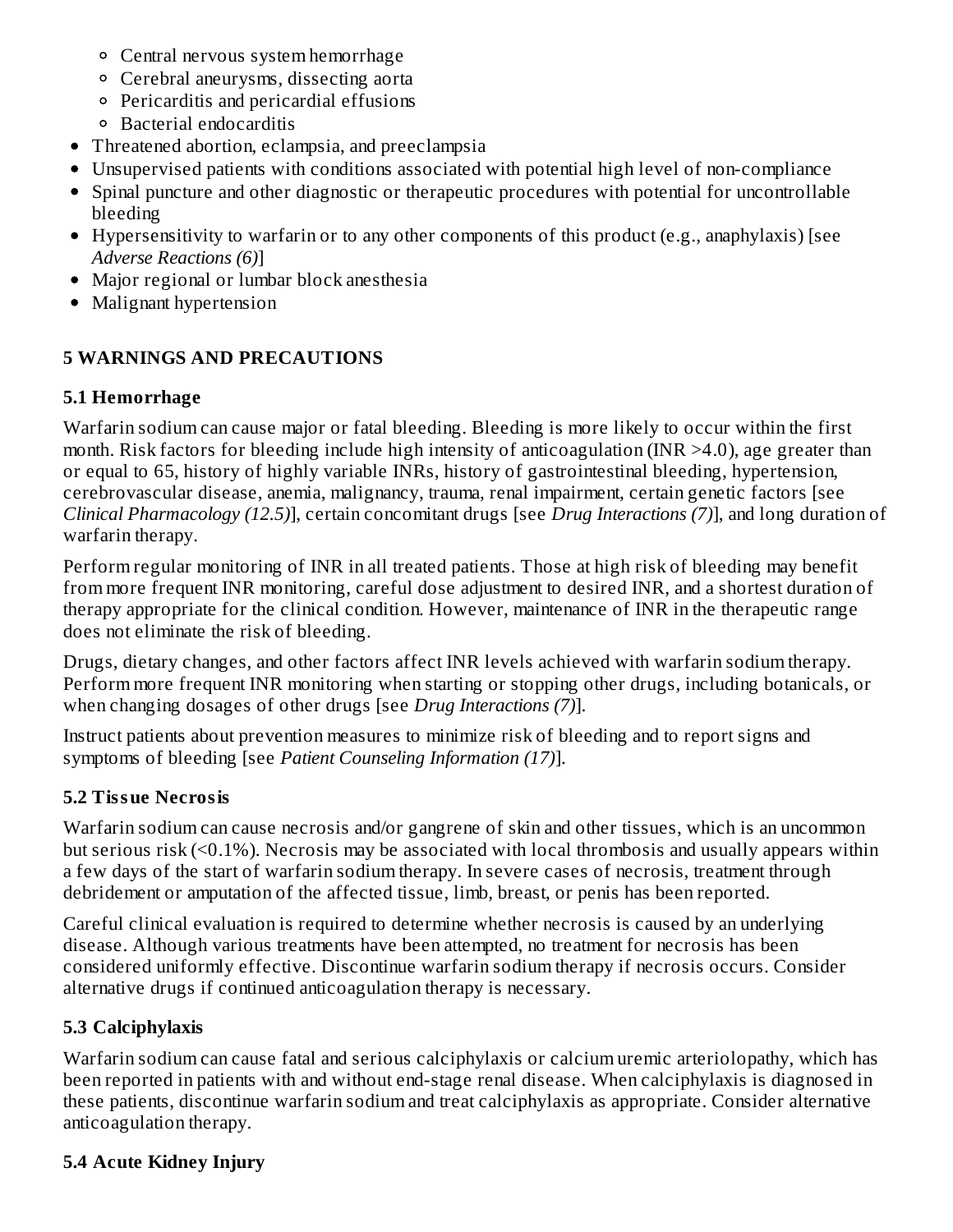In patients with altered glomerular integrity or with a history of kidney disease, acute kidney injury may occur with warfarin sodium, possibly in relation to episodes of excessive anticoagulation and hematuria [see *Use in Specific Populations (8.6)*]. More frequent monitoring of anticoagulation is advised in patients with compromised renal function.

### **5.5 Systemic Atheroemboli and Cholesterol Microemboli**

Anticoagulation therapy with warfarin sodium may enhance the release of atheromatous plaque emboli. Systemic atheroemboli and cholesterol microemboli can present with a variety of signs and symptoms depending on the site of embolization. The most commonly involved visceral organs are the kidneys followed by the pancreas, spleen, and liver. Some cases have progressed to necrosis or death. A distinct syndrome resulting from microemboli to the feet is known as "purple toes syndrome." Discontinue warfarin sodium therapy if such phenomena are observed. Consider alternative drugs if continued anticoagulation therapy is necessary.

## **5.6 Limb Is chemia, Necrosis, and Gangrene in Patients with HIT and HITTS**

Do not use warfarin sodium as initial therapy in patients with heparin-induced thrombocytopenia (HIT) and with heparin-induced thrombocytopenia with thrombosis syndrome (HITTS). Cases of limb ischemia, necrosis, and gangrene have occurred in patients with HIT and HITTS when heparin treatment was discontinued and warfarin therapy was started or continued. In some patients, sequelae have included amputation of the involved area and/or death. Treatment with warfarin sodium may be considered after the platelet count has normalized.

## **5.7 Us e in Pregnant Women with Mechanical Heart Valves**

Warfarin sodium can cause fetal harm when administered to a pregnant woman. While warfarin sodium is contraindicated during pregnancy, the potential benefits of using warfarin sodium may outweigh the risks for pregnant women with mechanical heart valves at high risk of thromboembolism. In those individual situations, the decision to initiate or continue warfarin sodium should be reviewed with the patient, taking into consideration the specific risks and benefits pertaining to the individual patient's medical situation, as well as the most current medical guidelines. Warfarin sodium exposure during pregnancy causes a recognized pattern of major congenital malformations (warfarin embryopathy and fetotoxicity), fatal fetal hemorrhage, and an increased risk of spontaneous abortion and fetal mortality. If this drug is used during pregnancy, or if the patient becomes pregnant while taking this drug, the patient should be apprised of the potential hazard to a fetus [see *Use in Specific Populations (8.1)*].

## **5.8 Other Clinical Settings with Increas ed Risks**

In the following clinical settings, the risks of warfarin sodium therapy may be increased:

- Moderate to severe hepatic impairment
- Infectious diseases or disturbances of intestinal flora (e.g., sprue, antibiotic therapy)
- Use of an indwelling catheter
- Severe to moderate hypertension
- Deficiency in protein C-mediated anticoagulant response: warfarin sodium reduces the synthesis of the naturally occurring anticoagulants, protein C and protein S. Hereditary or acquired deficiencies of protein C or its cofactor, protein S, have been associated with tissue necrosis following warfarin administration. Concomitant anticoagulation therapy with heparin for 5 to 7 days during initiation of therapy with warfarin sodium may minimize the incidence of tissue necrosis in these patients.
- Eye surgery: In cataract surgery, warfarin sodium use was associated with a significant increase in minor complications of sharp needle and local anesthesia block but not associated with potentially sight-threatening operative hemorrhagic complications. As warfarin sodium cessation or reduction may lead to serious thromboembolic complications, the decision to discontinue warfarin sodium before a relatively less invasive and complex eye surgery, such as lens surgery, should be based upon the risks of anticoagulant therapy weighed against the benefits.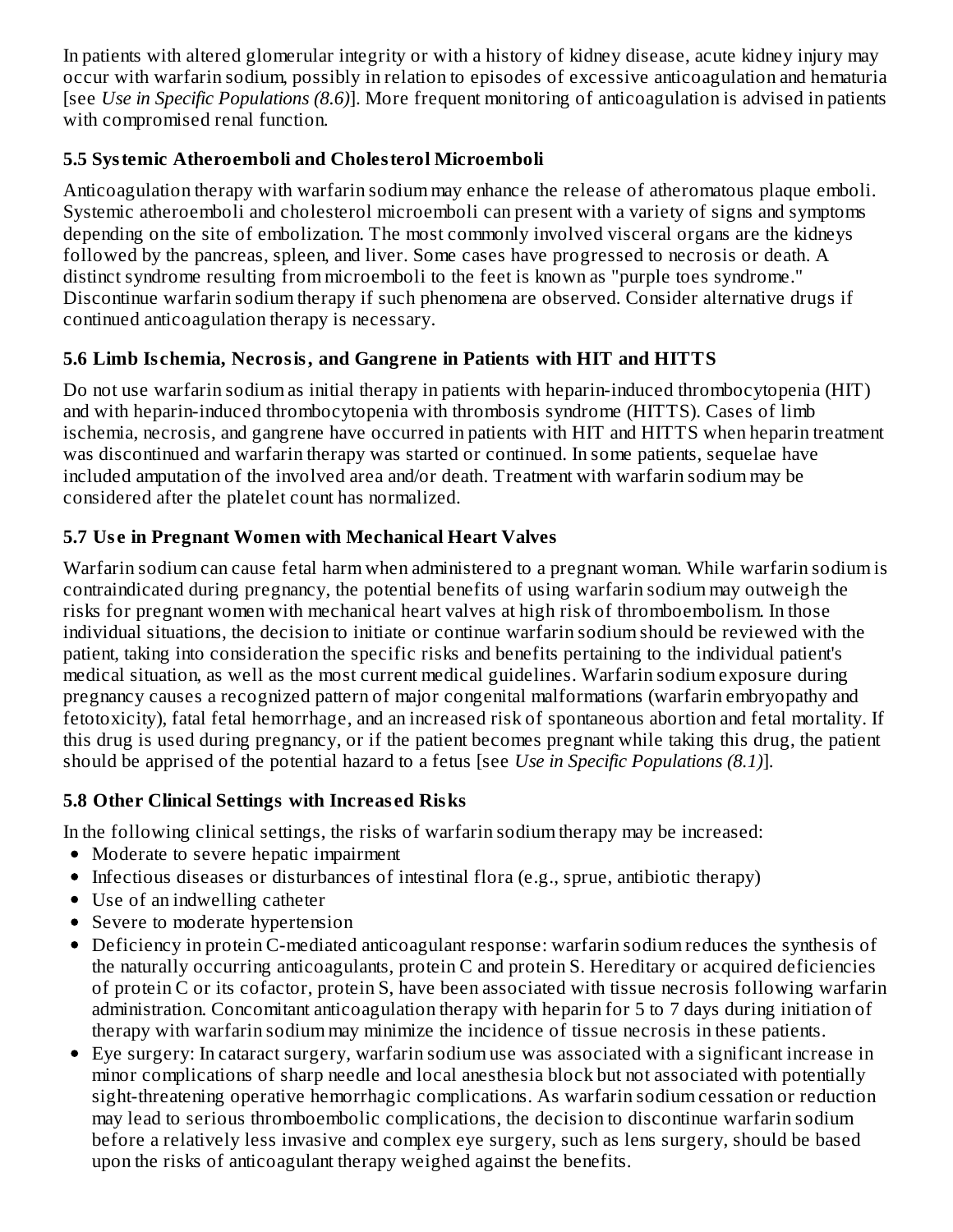- Polycythemia vera
- Vasculitis
- Diabetes mellitus

### **5.9 Endogenous Factors Affecting INR**

The following factors may be responsible for **increas ed** INR response: diarrhea, hepatic disorders, poor nutritional state, steatorrhea, or vitamin K deficiency.

The following factors may be responsible for **decreas ed** INR response: increased vitamin K intake or hereditary warfarin resistance.

### **6 ADVERSE REACTIONS**

The following serious adverse reactions to warfarin sodium are discussed in greater detail in other sections of the labeling:

- Hemorrhage [see *Boxed Warning*, *Warnings and Precautions (5.1)*, and *Overdosage (10)*]
- Tissue Necrosis [see *Warnings and Precautions (5.2)*]
- Calciphylaxis [see *Warnings and Precautions (5.3)*]
- Acute Kidney Injury [see *Warnings and Precautions (5.4)*]
- Systemic Atheroemboli and Cholesterol Microemboli [see *Warnings and Precautions (5.5)*]
- Limb Ischemia, Necrosis, and Gangrene in Patients with HIT and HITTS [see *Warnings and Precautions (5.6)*]
- Other Clinical Settings with Increased Risks [see *Warnings and Precautions (5.8)*]

Other adverse reactions to warfarin sodium include:

- Immune system disorders: hypersensitivity/allergic reactions (including urticaria and anaphylactic reactions)
- Vascular disorders: vasculitis
- Hepatobiliary disorders: hepatitis, elevated liver enzymes. Cholestatic hepatitis has been associated with concomitant administration of warfarin sodium and ticlopidine.
- Gastrointestinal disorders: nausea, vomiting, diarrhea, taste perversion, abdominal pain, flatulence, bloating
- Skin disorders: rash, dermatitis (including bullous eruptions), pruritus, alopecia
- Respiratory disorders: tracheal or tracheobronchial calcification
- General disorders: chills

## **7 DRUG INTERACTIONS**

### **7.1 General Information**

Drugs may interact with warfarin sodium through pharmacodynamic or pharmacokinetic mechanisms. Pharmacodynamic mechanisms for drug interactions with warfarin sodium are synergism (impaired hemostasis, reduced clotting factor synthesis), competitive antagonism (vitamin K), and alteration of the physiologic control loop for vitamin K metabolism (hereditary resistance). Pharmacokinetic mechanisms for drug interactions with warfarin sodium are mainly enzyme induction, enzyme inhibition, and reduced plasma protein binding. It is important to note that some drugs may interact by more than one mechanism.

More frequent INR monitoring should be performed when starting or stopping other drugs, including botanicals, or when changing dosages of other drugs, including drugs intended for short-term use (e.g., antibiotics, antifungals, corticosteroids) [see *Boxed Warning*].

Consult the labeling of all concurrently used drugs to obtain further information about interactions with warfarin sodium or adverse reactions pertaining to bleeding.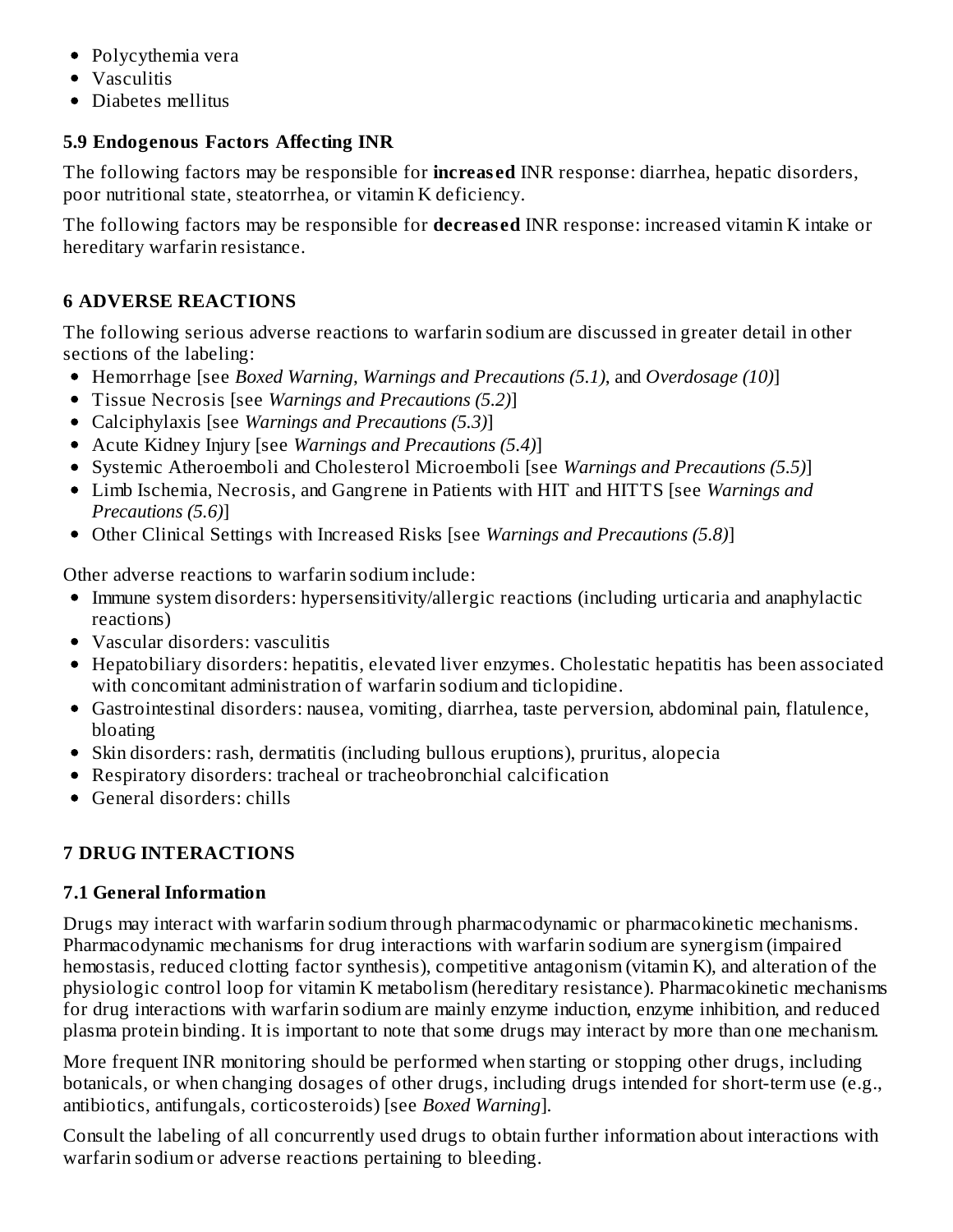### **7.2 CYP450 Interactions**

CYP450 isozymes involved in the metabolism of warfarin include CYP2C9, 2C19, 2C8, 2C18, 1A2, and 3A4. The more potent warfarin *S*-enantiomer is metabolized by CYP2C9 while the *R*-enantiomer is metabolized by CYP1A2 and 3A4.

- Inhibitors of CYP2C9, 1A2, and/or 3A4 have the potential to increase the effect (increase INR) of warfarin by increasing the exposure of warfarin.
- Inducers of CYP2C9, 1A2, and/or 3A4 have the potential to decrease the effect (decrease INR) of warfarin by decreasing the exposure of warfarin.

Examples of inhibitors and inducers of CYP2C9, 1A2, and 3A4 are below in Table 2; however, this list should not be considered all-inclusive. Consult the labeling of all concurrently used drugs to obtain further information about CYP450 interaction potential. The CYP450 inhibition and induction potential should be considered when starting, stopping, or changing dose of concomitant medications. Closely monitor INR if a concomitant drug is a CYP2C9, 1A2, and/or 3A4 inhibitor or inducer.

| Table 2: Examples of CYP450 Interactions with Warfarin |  |  |  |
|--------------------------------------------------------|--|--|--|
|                                                        |  |  |  |

| Enzyme | <b>Inhibitors</b>                                                                                                                                                                                                                                                                                                                                                                                                                                                                                                                                                       | <b>Inducers</b>                                                                                                                                                                        |
|--------|-------------------------------------------------------------------------------------------------------------------------------------------------------------------------------------------------------------------------------------------------------------------------------------------------------------------------------------------------------------------------------------------------------------------------------------------------------------------------------------------------------------------------------------------------------------------------|----------------------------------------------------------------------------------------------------------------------------------------------------------------------------------------|
| CYP2C9 | amiodarone, capecitabine, cotrimoxazole, etravirine,<br>fluconazole, fluvastatin, fluvoxamine, metronidazole,                                                                                                                                                                                                                                                                                                                                                                                                                                                           | aprepitant, bosentan,<br>carbamazepine, phenobarbital,                                                                                                                                 |
|        | miconazole, oxandrolone, sulfinpyrazone, tigecycline,<br>voriconazole, zafirlukast                                                                                                                                                                                                                                                                                                                                                                                                                                                                                      | rifampin                                                                                                                                                                               |
| CYP1A2 | acyclovir, allopurinol, caffeine, cimetidine, ciprofloxacin,<br>disulfiram, enoxacin, famotidine, fluvoxamine, methoxsalen,<br>mexiletine, norfloxacin, oral contraceptives,<br>phenylpropanolamine, propafenone, propranolol, terbinafine,<br>thiabendazole, ticlopidine, verapamil, zileuton                                                                                                                                                                                                                                                                          | montelukast, moricizine,<br>omeprazole, phenobarbital,<br>phenytoin, cigarette smoking                                                                                                 |
| CYP3A4 | alprazolam, amiodarone, amlodipine, amprenavir, aprepitant,<br>atorvastatin, atazanavir, bicalutamide, cilostazol, cimetidine,<br>ciprofloxacin, clarithromycin, conivaptan, cyclosporine,<br>darunavir/ritonavir, diltiazem, erythromycin, fluconazole,<br>fluoxetine, fluvoxamine, fosamprenavir, imatinib, indinavir,<br>isoniazid, itraconazole, ketoconazole, lopinavir/ritonavir,<br>nefazodone, nelfinavir, nilotinib, oral contraceptives,<br>posaconazole, ranitidine, ranolazine, ritonavir, saquinavir,<br>telithromycin, tipranavir, voriconazole, zileuton | armodafinil, amprenavir,<br>aprepitant, bosentan,<br>carbamazepine, efavirenz,<br>etravirine, modafinil, nafcillin,<br>phenytoin, pioglitazone,<br>prednisone, rifampin,<br>rufinamide |

#### **7.3 Drugs that Increas e Bleeding Risk**

Examples of drugs known to increase the risk of bleeding are presented in Table 3. Because bleeding risk is increased when these drugs are used concomitantly with warfarin, closely monitor patients receiving any such drug with warfarin.

| <b>Drug Class</b>                         | <b>Specific Drugs</b>                                                                                                                                         |
|-------------------------------------------|---------------------------------------------------------------------------------------------------------------------------------------------------------------|
| Anticoagulants                            | argatroban, dabigatran, bivalirudin, desirudin, heparin, lepirudin                                                                                            |
| Antiplatelet Agents                       | aspirin, cilostazol, clopidogrel, dipyridamole, prasugrel,<br>ticlopidine                                                                                     |
| Nonsteroidal Anti-<br>Inflammatory Agents | celecoxib, diclofenac, diflunisal, fenoprofen, ibuprofen,<br>indomethacin, ketoprofen, ketorolac, mefenamic acid, naproxen,<br>oxaprozin, piroxicam, sulindac |

|  | Table 3: Drugs that Can Increase the Risk of Bleeding |  |  |
|--|-------------------------------------------------------|--|--|
|  |                                                       |  |  |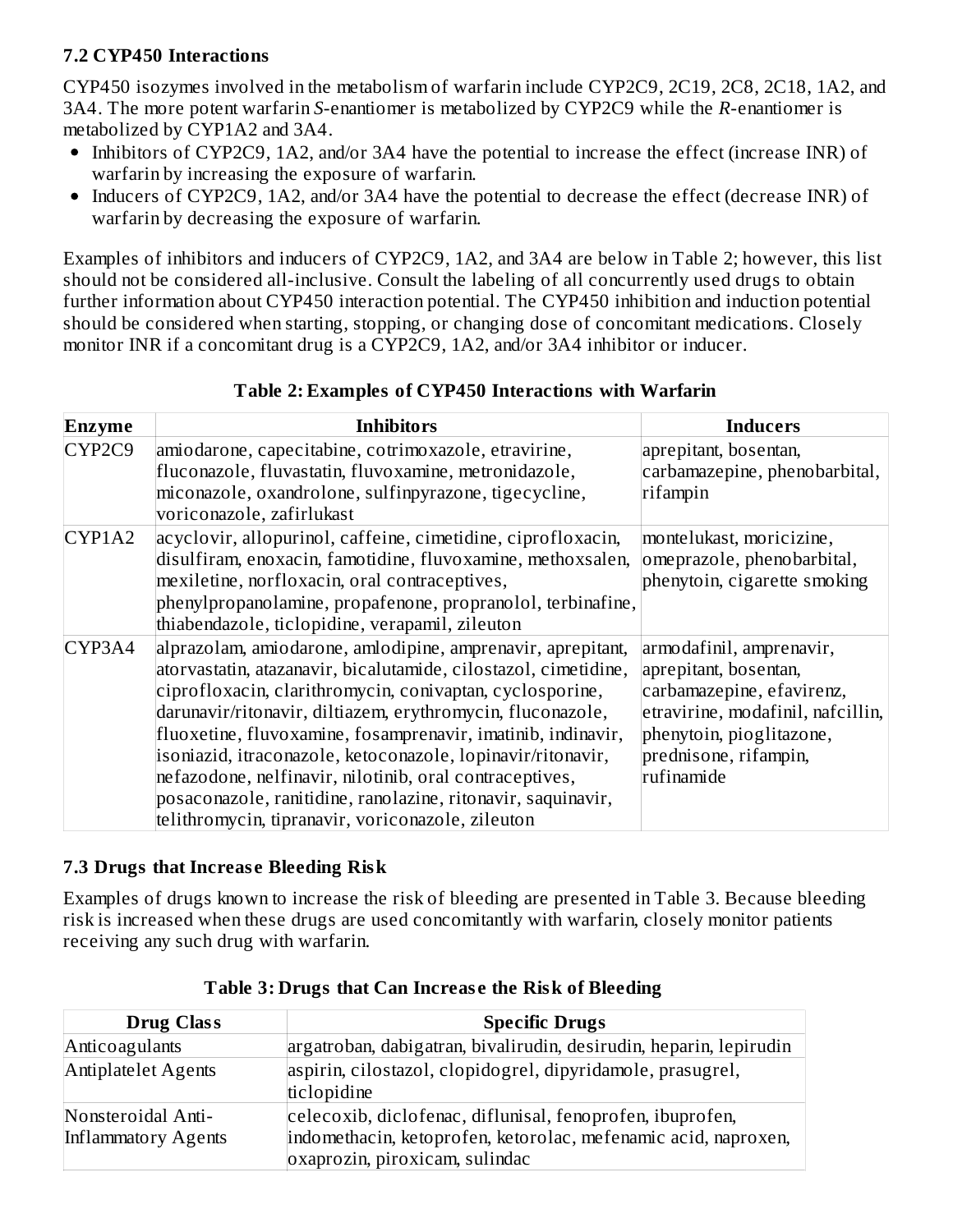#### **7.4 Antibiotics and Antifungals**

There have been reports of changes in INR in patients taking warfarin and antibiotics or antifungals, but clinical pharmacokinetic studies have not shown consistent effects of these agents on plasma concentrations of warfarin. Closely monitor INR when starting or stopping any antibiotic or antifungal in patients taking warfarin.

### **7.5 Botanical (Herbal) Products and Foods**

More frequent INR monitoring should be performed when starting or stopping botanicals.

Few adequate, well-controlled studies evaluating the potential for metabolic and/or pharmacologic interactions between botanicals and warfarin sodium exist. Due to a lack of manufacturing standardization with botanical medicinal preparations, the amount of active ingredients may vary. This could further confound the ability to assess potential interactions and effects on anticoagulation.

Some botanicals may cause bleeding events when taken alone (e.g., garlic and Ginkgo biloba) and may have anticoagulant, antiplatelet, and/or fibrinolytic properties. These effects would be expected to be additive to the anticoagulant effects of warfarin sodium. Conversely, some botanicals may decrease the effects of warfarin sodium (e.g., co-enzyme Q  $_{10}$ , St. John's wort, ginseng). Some botanicals and foods can interact with warfarin sodium through CYP450 interactions (e.g., echinacea, grapefruit juice, ginkgo, goldenseal, St. John's wort).

The amount of vitamin K in food may affect therapy with warfarin sodium. Advise patients taking warfarin sodium to eat a normal, balanced diet maintaining a consistent amount of vitamin K. Patients taking warfarin sodium should avoid drastic changes in dietary habits, such as eating large amounts of green leafy vegetables.

## **8 USE IN SPECIFIC POPULATIONS**

### **8.1 Pregnancy**

### Risk Summary

Warfarin sodium tablets, USP are contraindicated in women who are pregnant except in pregnant women with mechanical heart valves, who are at high risk of thromboembolism, and for whom the benefits of warfarin sodium may outweigh the risks [see *Warnings and Precautions (5.7)*]. Warfarin sodium can cause fetal harm. Exposure to warfarin during the first trimester of pregnancy caused a pattern of congenital malformations in about 5% of exposed offspring. Because these data were not collected in adequate and well-controlled studies, this incidence of major birth defects is not an adequate basis for comparison to the estimated incidences in the control group or the U.S. general population and may not reflect the incidences observed in practice. Consider the benefits and risks of warfarin sodium and possible risks to the fetus when prescribing warfarin sodium to a pregnant woman.

Adverse outcomes in pregnancy occur regardless of the health of the mother or the use of medications. The estimated background risk of major birth defects and miscarriage for the indicated population is unknown. In the U.S. general population, the estimated background risk of major birth defects and miscarriage in clinically recognized pregnancies is 2% to 4% and 15% to 20%, respectively.

### Clinical Considerations

### *Fetal/Neonatal Adverse Reactions*

In humans, warfarin crosses the placenta, and concentrations in fetal plasma approach the maternal values. Exposure to warfarin during the first trimester of pregnancy caused a pattern of congenital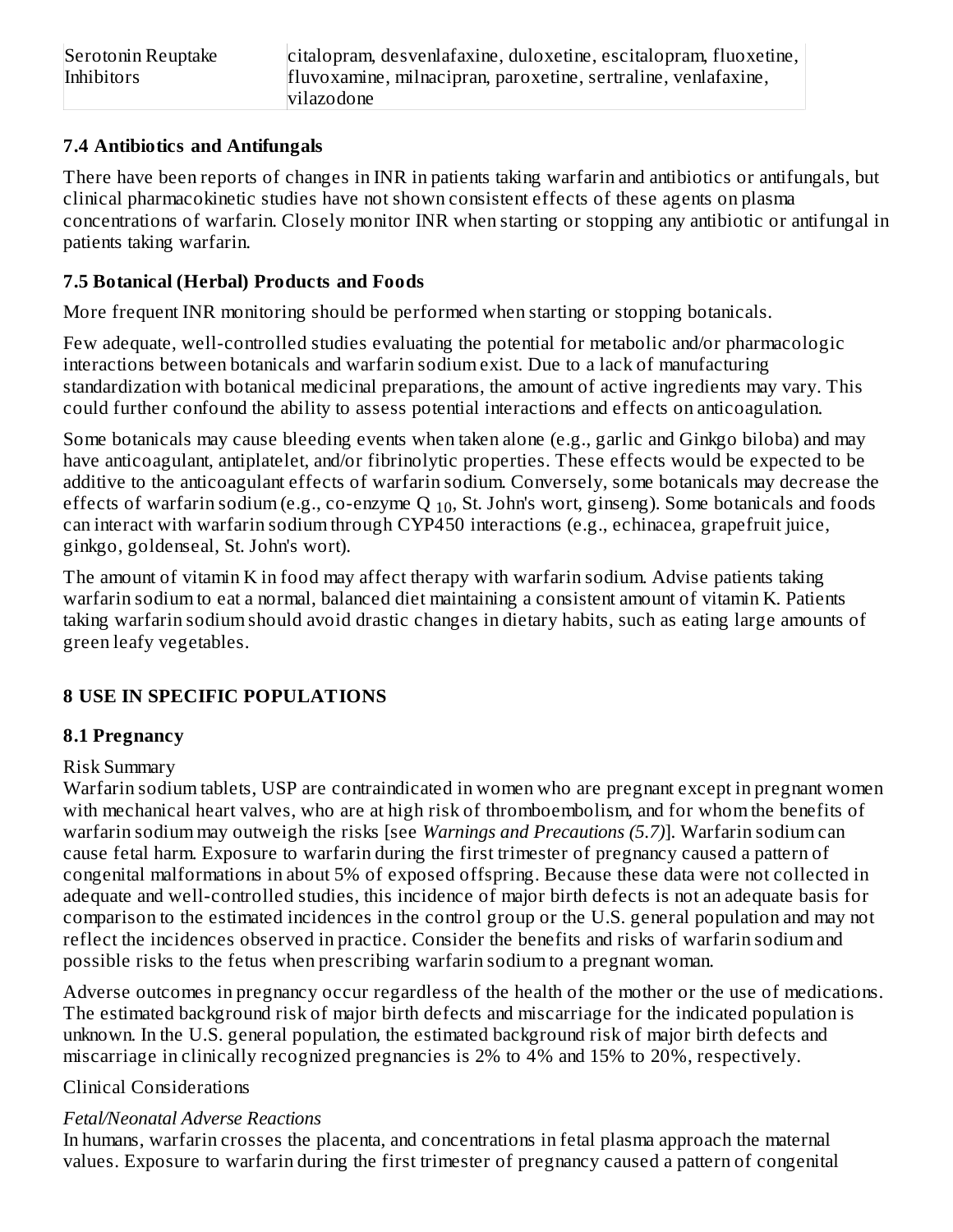malformations in about 5% of exposed offspring. Warfarin embryopathy is characterized by nasal hypoplasia with or without stippled epiphyses (chondrodysplasia punctata) and growth retardation (including low birth weight). Central nervous system and eye abnormalities have also been reported, including dorsal midline dysplasia characterized by agenesis of the corpus callosum, Dandy-Walker malformation, midline cerebellar atrophy, and ventral midline dysplasia characterized by optic atrophy. Mental retardation, blindness, schizencephaly, microcephaly, hydrocephalus, and other adverse pregnancy outcomes have been reported following warfarin exposure during the second and third trimesters of pregnancy [see *Contraindications (4)*].

#### **8.2 Lactation**

#### Risk Summary

Warfarin was not present in human milk from mothers treated with warfarin from a limited published study. Because of the potential for serious adverse reactions, including bleeding in a breastfed infant, consider the developmental and health benefits of breastfeeding along with the mother's clinical need for warfarin sodium and any potential adverse effects on the breastfed infant from warfarin sodium or from the underlying maternal condition before prescribing warfarin sodium to a lactating woman.

Clinical Considerations

Monitor breastfeeding infants for bruising or bleeding.

Data

### *Human Data*

Based on published data in 15 nursing mothers, warfarin was not detected in human milk. Among the 15 full-term newborns, 6 nursing infants had documented prothrombin times within the expected range. Prothrombin times were not obtained for the other 9 nursing infants. Effects in premature infants have not been evaluated.

#### **8.3 Females and Males of Reproductive Potential**

Pregnancy Testing

Warfarin sodium can cause fetal harm [see *Use in Specific Populations (8.1)*].

Verify the pregnancy status of females of reproductive potential prior to initiating warfarin sodium therapy.

#### Contraception

#### *Females*

Advise females of reproductive potential to use effective contraception during treatment and for at least 1 month after the final dose of warfarin sodium.

### **8.4 Pediatric Us e**

Adequate and well-controlled studies with warfarin sodium have not been conducted in any pediatric population, and the optimum dosing, safety, and efficacy in pediatric patients is unknown. Pediatric use of warfarin sodium is based on adult data and recommendations, and available limited pediatric data from observational studies and patient registries. Pediatric patients administered warfarin sodium should avoid any activity or sport that may result in traumatic injury.

The developing hemostatic system in infants and children results in a changing physiology of thrombosis and response to anticoagulants. Dosing of warfarin in the pediatric population varies by patient age, with infants generally having the highest, and adolescents having the lowest milligram per kilogram dose requirements to maintain target INRs. Because of changing warfarin requirements due to age, concomitant medications, diet, and existing medical condition, target INR ranges may be difficult to achieve and maintain in pediatric patients, and more frequent INR determinations are recommended. Bleeding rates varied by patient population and clinical care center in pediatric observational studies and patient registries.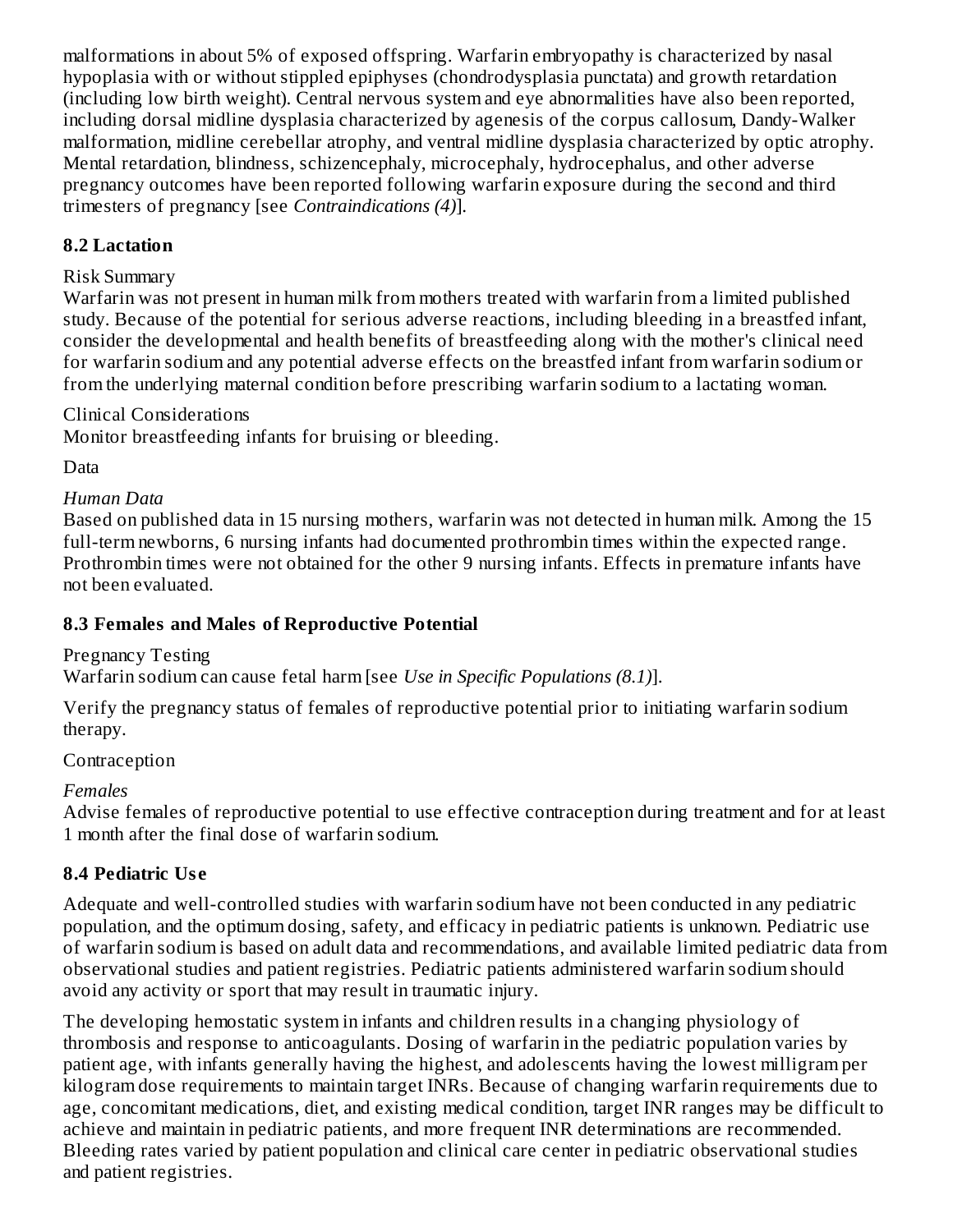Infants and children receiving vitamin K-supplemented nutrition, including infant formulas, may be resistant to warfarin therapy, while human milk-fed infants may be sensitive to warfarin therapy.

#### **8.5 Geriatric Us e**

Of the total number of patients receiving warfarin sodium in controlled clinical trials for which data were available for analysis, 1885 patients (24.4%) were 65 years and older, while 185 patients (2.4%) were 75 years and older. No overall differences in effectiveness or safety were observed between these patients and younger patients, but greater sensitivity of some older individuals cannot be ruled out.

Patients 60 years or older appear to exhibit greater than expected INR response to the anticoagulant effects of warfarin [see *Clinical Pharmacology (12.3)*]. Warfarin sodium is contraindicated in any unsupervised patient with senility. Observe caution with administration of warfarin sodium to elderly patients in any situation or with any physical condition where added risk of hemorrhage is present. Consider lower initiation and maintenance doses of warfarin sodium in elderly patients [see *Dosage and Administration (2.2, 2.3)*].

#### **8.6 Renal Impairment**

Renal clearance is considered to be a minor determinant of anticoagulant response to warfarin. No dosage adjustment is necessary for patients with renal impairment. Instruct patients with renal impairment taking warfarin to monitor their INR more frequently [see *Warnings and Precautions (5.4)*].

#### **8.7 Hepatic Impairment**

Hepatic impairment can potentiate the response to warfarin through impaired synthesis of clotting factors and decreased metabolism of warfarin. Use caution when using warfarin sodium in these patients.

### **10 OVERDOSAGE**

#### **10.1 Signs and Symptoms**

Bleeding (e.g., appearance of blood in stools or urine, hematuria, excessive menstrual bleeding, melena, petechiae, excessive bruising or persistent oozing from superficial injuries, unexplained fall in hemoglobin) is a manifestation of excessive anticoagulation.

#### **10.2 Treatment**

The treatment of excessive anticoagulation is based on the level of the INR, the presence or absence of bleeding, and clinical circumstances. Reversal of warfarin sodium anticoagulation may be obtained by discontinuing warfarin sodium therapy and, if necessary, by administration of oral or parenteral vitamin  $K_{1}$ .

The use of vitamin K  $_1$  reduces response to subsequent warfarin sodium therapy and patients may return to a pretreatment thrombotic status following the rapid reversal of a prolonged INR. Resumption of warfarin sodium administration reverses the effect of vitamin K, and a therapeutic INR can again be obtained by careful dosage adjustment. If rapid re-anticoagulation is indicated, heparin may be preferable for initial therapy.

Prothrombin complex concentrate (PCC), fresh frozen plasma, or activated Factor VII treatment may be considered if the requirement to reverse the effects of warfarin sodium is urgent. A risk of hepatitis and other viral diseases is associated with the use of blood products; PCC and activated Factor VII are also associated with an increased risk of thrombosis. Therefore, these preparations should be used only in exceptional or life-threatening bleeding episodes secondary to warfarin sodium overdosage.

### **11 DESCRIPTION**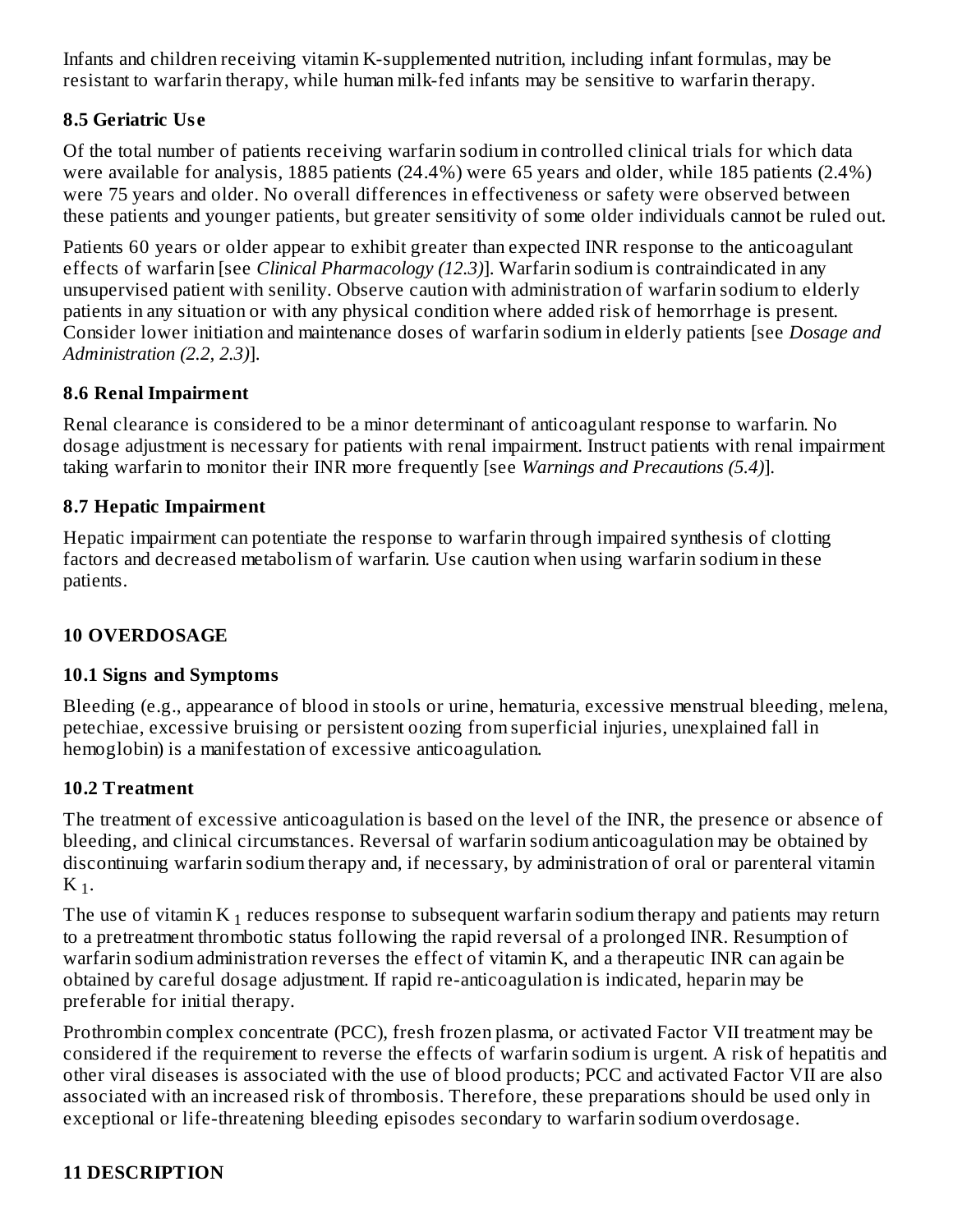Warfarin sodium tablets contain warfarin sodium, an anticoagulant that acts by inhibiting vitamin Kdependent coagulation factors. The chemical name of warfarin sodium is 3-(α-acetonylbenzyl)-4 hydroxycoumarin sodium salt, which is a racemic mixture of the *R*- and *S*-enantiomers. Crystalline warfarin sodium is an isopropanol clathrate. Its empirical formula is C  $_{19}$ H  $_{15}$ NaO  $_4$ , and its structural formula is represented by the following:



Crystalline warfarin sodium occurs as a white, odorless, crystalline powder that is discolored by light. It is very soluble in water, freely soluble in alcohol, and very slightly soluble in chloroform and ether.

Warfarin sodium tablets, USP for oral use also contain: All strengths: Anhydrous lactose, corn starch, and magnesium stearate

| 1 mg:             | D&C Red No. 6 Barium Lake                                                |
|-------------------|--------------------------------------------------------------------------|
| 2 mg:             | FD&C Blue No. 2 Aluminum Lake, FD&C Red No. 40 Aluminum Lake             |
| $2.5$ mg:         | D&C Yellow No. 10 Aluminum Lake, FD&C Blue No. 2 Aluminum Lake           |
| 3 mg:             | D&C Yellow No. 10 Aluminum Lake, FD&C Blue No. 2 Aluminum Lake, FD&C Red |
|                   | No. 40 Aluminum Lake                                                     |
| 4 mg:             | FD&C Blue No. 1 Aluminum Lake                                            |
| 5 mg:             | D&C Red No. 6 Barium Lake, D&C Yellow No. 10 Aluminum Lake               |
| $6$ mg:           | D&C Yellow No. 10 Aluminum Lake, FD&C Blue No. 2 Aluminum Lake           |
| $7.5$ mg:         | D&C Yellow No. 10 Aluminum Lake                                          |
| $10 \text{ mg}$ : | Dye Free                                                                 |

### **12 CLINICAL PHARMACOLOGY**

### **12.1 Mechanism of Action**

Warfarin acts by inhibiting the synthesis of vitamin K-dependent clotting factors, which include Factors II, VII, IX, and X, and the anticoagulant proteins C and S. Vitamin K is an essential cofactor for the post ribosomal synthesis of the vitamin K-dependent clotting factors. Vitamin K promotes the biosynthesis of γ-carboxyglutamic acid residues in the proteins that are essential for biological activity. Warfarin is thought to interfere with clotting factor synthesis by inhibition of the C1 subunit of vitamin K epoxide reductase (VKORC1) enzyme complex, thereby reducing the regeneration of vitamin K  $_1$  epoxide [see *Clinical Pharmacology (12.5)*].

#### **12.2 Pharmacodynamics**

An anticoagulation effect generally occurs within 24 hours after warfarin administration. However, peak anticoagulant effect may be delayed 72 to 96 hours. The duration of action of a single dose of racemic warfarin is 2 to 5 days. The effects of warfarin sodium may become more pronounced as effects of daily maintenance doses overlap. This is consistent with the half-lives of the affected vitamin K-dependent clotting factors and anticoagulation proteins: Factor II - 60 hours, VII - 4 to 6 hours, IX - 24 hours,  $X - 48$  to 72 hours, and proteins C and S are approximately 8 hours and 30 hours, respectively.

#### **12.3 Pharmacokinetics**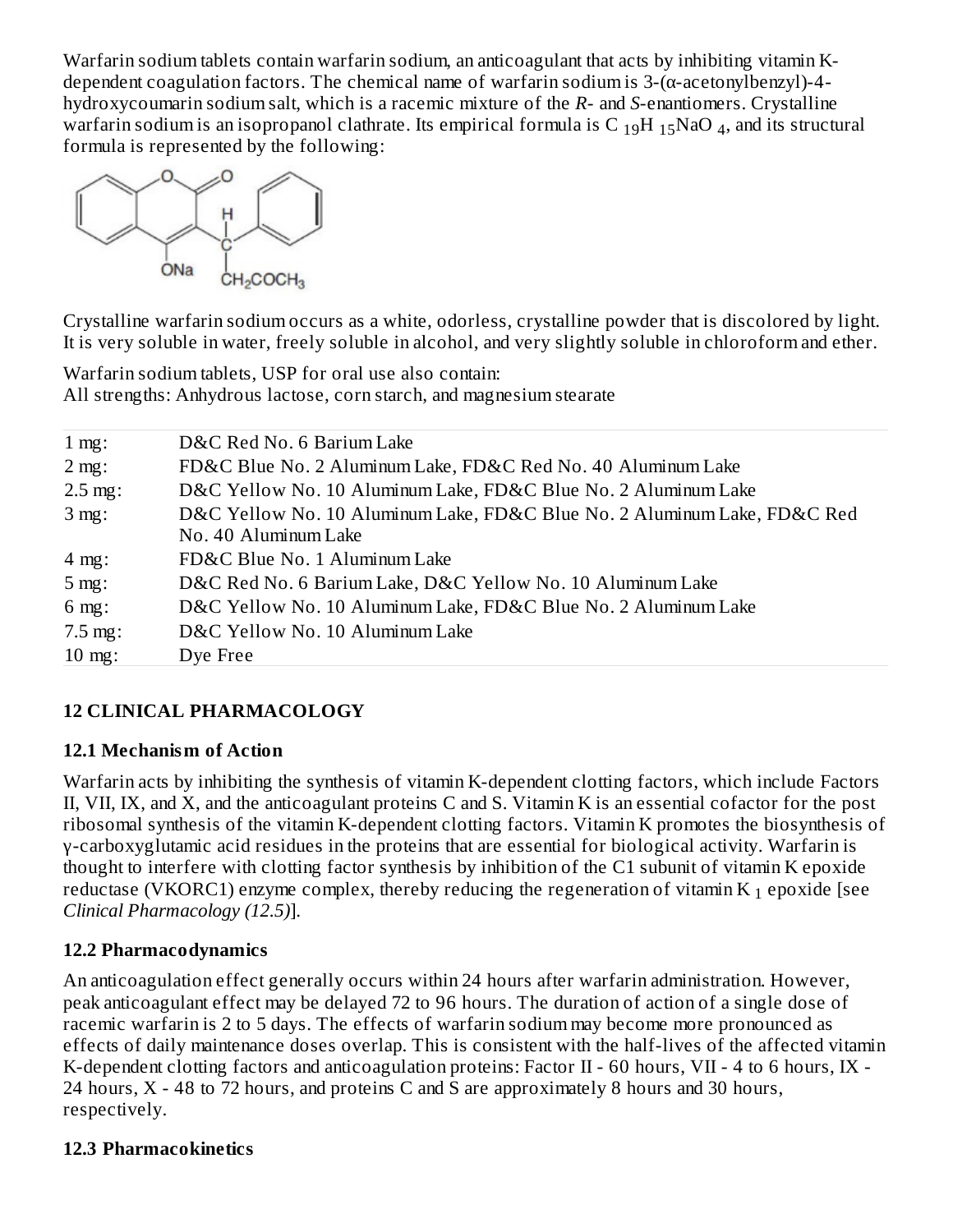Warfarin sodium is a racemic mixture of the *R*- and *S*-enantiomers of warfarin. The *S*-enantiomer exhibits 2 to 5 times more anticoagulant activity than the *R*-enantiomer in humans, but generally has a more rapid clearance.

#### Absorption

Warfarin is essentially completely absorbed after oral administration, with peak concentration generally attained within the first 4 hours.

#### Distribution

Warfarin shows a volume of distribution of about 0.14 L/kg. Approximately 99% of the drug is bound to plasma proteins.

#### Metabolism

The elimination of warfarin is almost entirely by metabolism. Warfarin is stereoselectively metabolized by hepatic cytochrome P-450 (CYP450) microsomal enzymes to inactive hydroxylated metabolites (predominant route) and by reductases to reduced metabolites (warfarin alcohols) with minimal anticoagulant activity. Identified metabolites of warfarin include dehydrowarfarin, two diastereoisomer alcohols, and 4 *'*-, 6-, 7-, 8-, and 10-hydroxywarfarin. The CYP450 isozymes involved in the metabolism of warfarin include CYP2C9, 2C19, 2C8, 2C18, 1A2, and 3A4. CYP2C9, a polymorphic enzyme, is likely to be the principal form of human liver CYP450 that modulates the *in vivo* anticoagulant activity of warfarin. Patients with one or more variant CYP2C9 alleles have decreased S-warfarin clearance [see *Clinical Pharmacology (12.5)*].

#### Excretion

The terminal half-life of warfarin after a single dose is approximately 1 week; however, the effective half-life ranges from 20 to 60 hours, with a mean of about 40 hours. The clearance of R-warfarin is generally half that of S-warfarin, thus as the volumes of distribution are similar, the half-life of Rwarfarin is longer than that of S-warfarin. The half-life of R-warfarin ranges from 37 to 89 hours, while that of S-warfarin ranges from 21 to 43 hours. Studies with radiolabeled drug have demonstrated that up to 92% of the orally administered dose is recovered in urine. Very little warfarin is excreted unchanged in urine. Urinary excretion is in the form of metabolites.

#### Geriatric Patients

Patients 60 years or older appear to exhibit greater than expected INR response to the anticoagulant effects of warfarin. The cause of the increased sensitivity to the anticoagulant effects of warfarin in this age group is unknown but may be due to a combination of pharmacokinetic and pharmacodynamic factors. Limited information suggests there is no difference in the clearance of S-warfarin; however, there may be a slight decrease in the clearance of R-warfarin in the elderly as compared to the young. Therefore, as patient age increases, a lower dose of warfarin is usually required to produce a therapeutic level of anticoagulation [see *Dosage and Administration (2.3, 2.4)*] *.*

### Asian Patients

Asian patients may require lower initiation and maintenance doses of warfarin. A non-controlled study of 151 Chinese outpatients stabilized on warfarin for various indications reported a mean daily warfarin requirement of  $3.3 \pm 1.4$  mg to achieve an INR of 2 to 2.5. Patient age was the most important determinant of warfarin requirement in these patients, with a progressively lower warfarin requirement with increasing age.

### **12.5 Pharmacogenomics**

### CYP2C9 and VKORC1 Polymorphisms

The *S*-enantiomer of warfarin is mainly metabolized to 7-hydroxywarfarin by CYP2C9, a polymorphic enzyme. The variant alleles, CYP2C9\*2 and CYP2C9\*3, result in decreased *in vitro* CYP2C9 enzymatic 7-hydroxylation of S-warfarin. The frequencies of these alleles in Caucasians are approximately 11% and 7% for CYP2C9\*2 and CYP2C9\*3, respectively.

Other CYP2C9 alleles associated with reduced enzymatic activity occur at lower frequencies,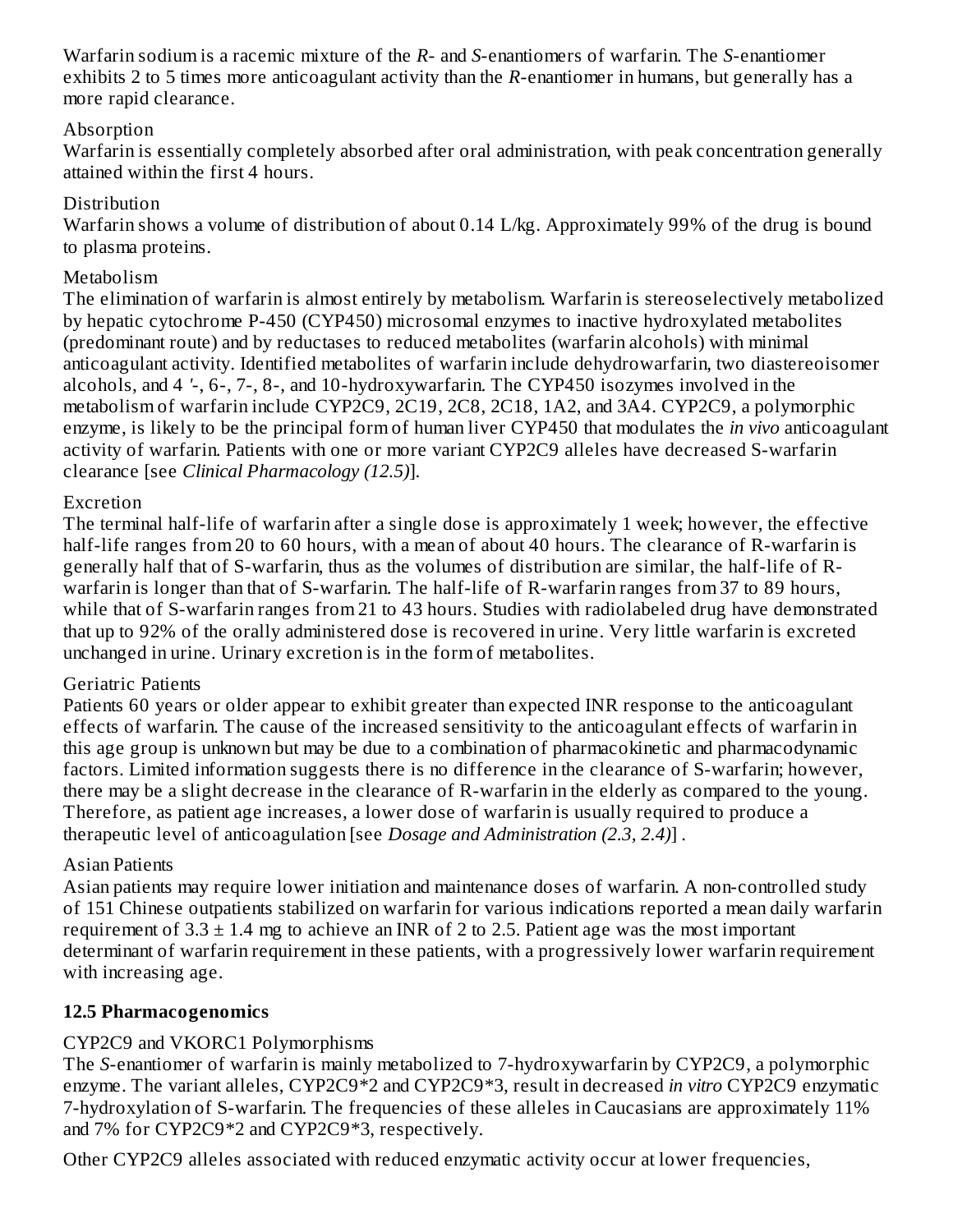including \*5, \*6, and \*11 alleles in populations of African ancestry and \*5, \*9, and \*11 alleles in Caucasians.

Warfarin reduces the regeneration of vitamin K from vitamin K epoxide in the vitamin K cycle through inhibition of VKOR, a multiprotein enzyme complex. Certain single nucleotide polymorphisms in the VKORC1 gene (e.g., –1639G>A) have been associated with variable warfarin dose requirements. VKORC1 and CYP2C9 gene variants generally explain the largest proportion of known variability in warfarin dose requirements.

CYP2C9 and VKORC1 genotype information, when available, can assist in selection of the initial dose of warfarin [see *Dosage and Administration (2.3)*].

### **13 NONCLINICAL TOXICOLOGY**

### **13.1 Carcinogenesis, Mutagenesis, Impairment of Fertility**

Carcinogenicity, mutagenicity, or fertility studies have not been performed with warfarin.

## **14 CLINICAL STUDIES**

### **14.1 Atrial Fibrillation**

In five prospective, randomized, controlled clinical trials involving 3711 patients with non-rheumatic AF, warfarin significantly reduced the risk of systemic thromboembolism including stroke (see Table 4). The risk reduction ranged from 60% to 86% in all except one trial (CAFA: 45%), which was stopped early due to published positive results from two of these trials. The incidence of major bleeding in these trials ranged from 0.6% to 2.7% (see Table 4).

|               | N                                              |                 |                         |             | <b>Thromboembolism</b>     |                 | % Major Bleeding                               |                            |
|---------------|------------------------------------------------|-----------------|-------------------------|-------------|----------------------------|-----------------|------------------------------------------------|----------------------------|
| Study         | Warfarin-<br><b>Treated</b><br><b>Patients</b> | <b>Patients</b> | <b>Control PT Ratio</b> | <b>INR</b>  | % Risk<br><b>Reduction</b> | <i>p</i> -value | Warfarin-<br><b>Treated</b><br><b>Patients</b> | Control<br><b>Patients</b> |
| <b>AFASAK</b> | 335                                            | 336             | $1.5 - 2.0$             | $2.8 - 4.2$ | 60                         | 0.027           | 0.6                                            | 0.0                        |
| <b>SPAF</b>   | 210                                            | 211             | $1.3 - 1.8$             | $2.0 - 4.5$ | 67                         | 0.01            | 1.9                                            | 1.9                        |
| <b>BAATAF</b> | 212                                            | 208             | $1.2 - 1.5$             | $1.5 - 2.7$ | 86                         | < 0.05          | 0.9                                            | 0.5                        |
| <b>CAFA</b>   | 187                                            | 191             | $1.3 - 1.6$             | $2.0 - 3.0$ | 45                         | 0.25            | 2.7                                            | 0.5                        |
| <b>SPINAF</b> | 260                                            | 265             | $1.2 - 1.5$             | $1.4 - 2.8$ | 79                         | 0.001           | 2.3                                            | 1.5                        |

**Table 4: Clinical Studies of Warfarin in Non-Rheumatic AF Patients \***

\* All study results of warfarin vs. control are based on intention-to-treat analysis and include ischemic stroke and systemic thromboembolism, excluding hemorrhagic stroke and transient ischemic attacks.

Trials in patients with both AF and mitral stenosis suggest a benefit from anticoagulation with warfarin sodium [see *Dosage and Administration (2.2)*].

## **14.2 Mechanical and Bioprosthetic Heart Valves**

In a prospective, randomized, open-label, positive-controlled study in 254 patients with mechanical prosthetic heart valves, the thromboembolic-free interval was found to be significantly greater in patients treated with warfarin alone compared with dipyridamole/aspirin-treated patients (p<0.005) and pentoxifylline/aspirin-treated patients (p<0.05). The results of this study are presented in Table 5.

### **Table 5: Prospective, Randomized, Open-Label, Positive-Controlled Clinical Study of Warfarin in Patients with Mechanical Prosthetic Heart Valves**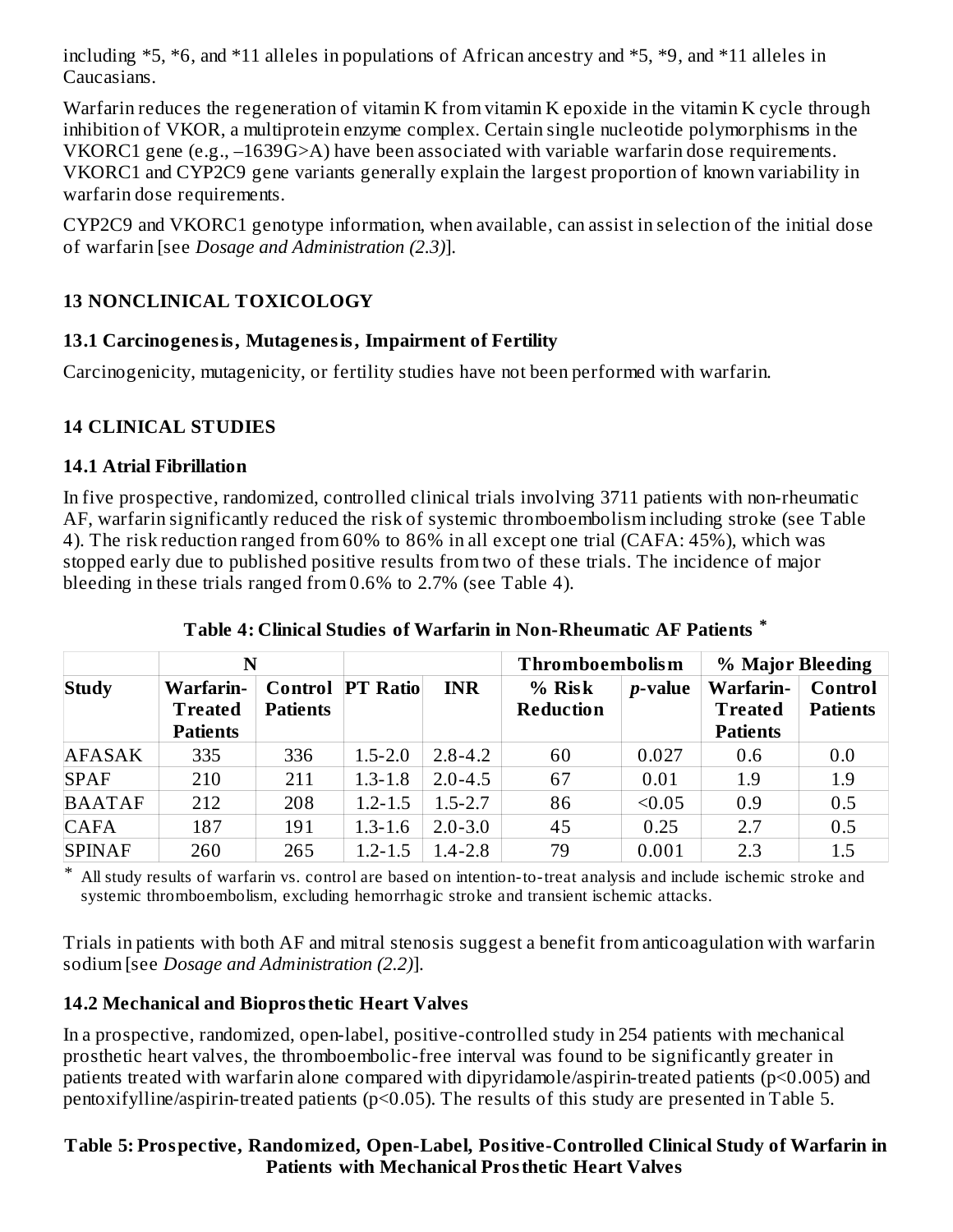|                  | <b>Patients Treated With</b> |                      |                        |  |  |  |
|------------------|------------------------------|----------------------|------------------------|--|--|--|
| Event            | Warfarin                     | Dipyridamole/Aspirin | Pentoxifylline/Aspirin |  |  |  |
| Thromboembolism  | $2.2/100$ py                 | $8.6/100$ py         | $7.9/100$ py           |  |  |  |
| Major Bleeding   | $2.5/100$ py                 | $0.0/100$ py         | $0.9/100$ py           |  |  |  |
| py=patient years |                              |                      |                        |  |  |  |

In a prospective, open-label, clinical study comparing moderate (INR 2.65) versus high intensity (INR 9.0) warfarin therapies in 258 patients with mechanical prosthetic heart valves, thromboembolism occurred with similar frequency in the two groups (4.0 and 3.7 events per 100 patient years, respectively). Major bleeding was more common in the high intensity group. The results of this study are presented in Table 6.

#### **Table 6: Prospective, Open-Label Clinical Study of Warfarin in Patients with Mechanical Prosthetic Heart Valves**

| Event            | <b>Moderate Warfarin Therapy</b><br><b>INR 2.65</b> | <b>High Intensity Warfarin</b><br><b>Therapy</b><br><b>INR 9.0</b> |
|------------------|-----------------------------------------------------|--------------------------------------------------------------------|
| Thromboembolism  | $4.0/100$ py                                        | $3.7/100$ py                                                       |
| Major Bleeding   | $0.95/100$ py                                       | $2.1/100$ py                                                       |
| py=patient years |                                                     |                                                                    |

In a randomized trial in 210 patients comparing two intensities of warfarin therapy (INR 2.0 to 2.25 vs. INR 2.5 to 4.0) for a three-month period following tissue heart valve replacement, thromboembolism occurred with similar frequency in the two groups (major embolic events 2.0% vs. 1.9%, respectively, and minor embolic events 10.8% vs. 10.2%, respectively). Major hemorrhages occurred in 4.6% of patients in the higher intensity INR group compared to zero in the lower intensity INR group.

### **14.3 Myocardial Infarction**

WARIS (The Warfarin Re-Infarction Study) was a double-blind, randomized study of 1214 patients 2 to 4 weeks post-infarction treated with warfarin to a target INR of 2.8 to 4.8. The primary endpoint was a composite of total mortality and recurrent infarction. A secondary endpoint of cerebrovascular events was assessed. Mean follow-up of the patients was 37 months. The results for each endpoint separately, including an analysis of vascular death, are provided in Table 7.

| Event                                      | Warfarin          | <b>Placebo</b>            | <b>RR</b>        | <b>% Risk Reduction</b> |
|--------------------------------------------|-------------------|---------------------------|------------------|-------------------------|
|                                            | $(N=607)$         | $(N=607)$                 | 95% CI)          | $(p$ -value)            |
| <b>Total Patient Years</b><br>of Follow-up | 2018              | 1944                      |                  |                         |
| <b>Total Mortality</b>                     | 94 (4.7/100 py)   | $123(6.3/100 \text{ py})$ | 0.76(0.60, 0.97) | 24 ( $p=0.030$ )        |
| Vascular Death                             | 82 (4.1/100 py)   | $105(5.4/100 \text{ py})$ | 0.78(0.60, 1.02) | $22(p=0.068)$           |
| <b>Recurrent MI</b>                        | 82 (4.1/100 py)   | 124 (6.4/100 py)          | 0.66(0.51, 0.85) | 34 ( $p=0.001$ )        |
| Cerebrovascular<br>Event                   | $20(1.0/100)$ py) | 44 (2.3/100 py)           | 0.46(0.28, 0.75) | 54 ( $p=0.002$ )        |

#### **Table 7: WARIS – Endpoint Analysis of Separate Events**

RR=Relative risk; Risk reduction=(1 - RR); CI=Confidence interval; MI=Myocardial infarction; py=patient years

WARIS II (The Warfarin, Aspirin, Re-Infarction Study) was an open-label, randomized study of 3630 patients hospitalized for acute myocardial infarction treated with warfarin to a target INR 2.8 to 4.2,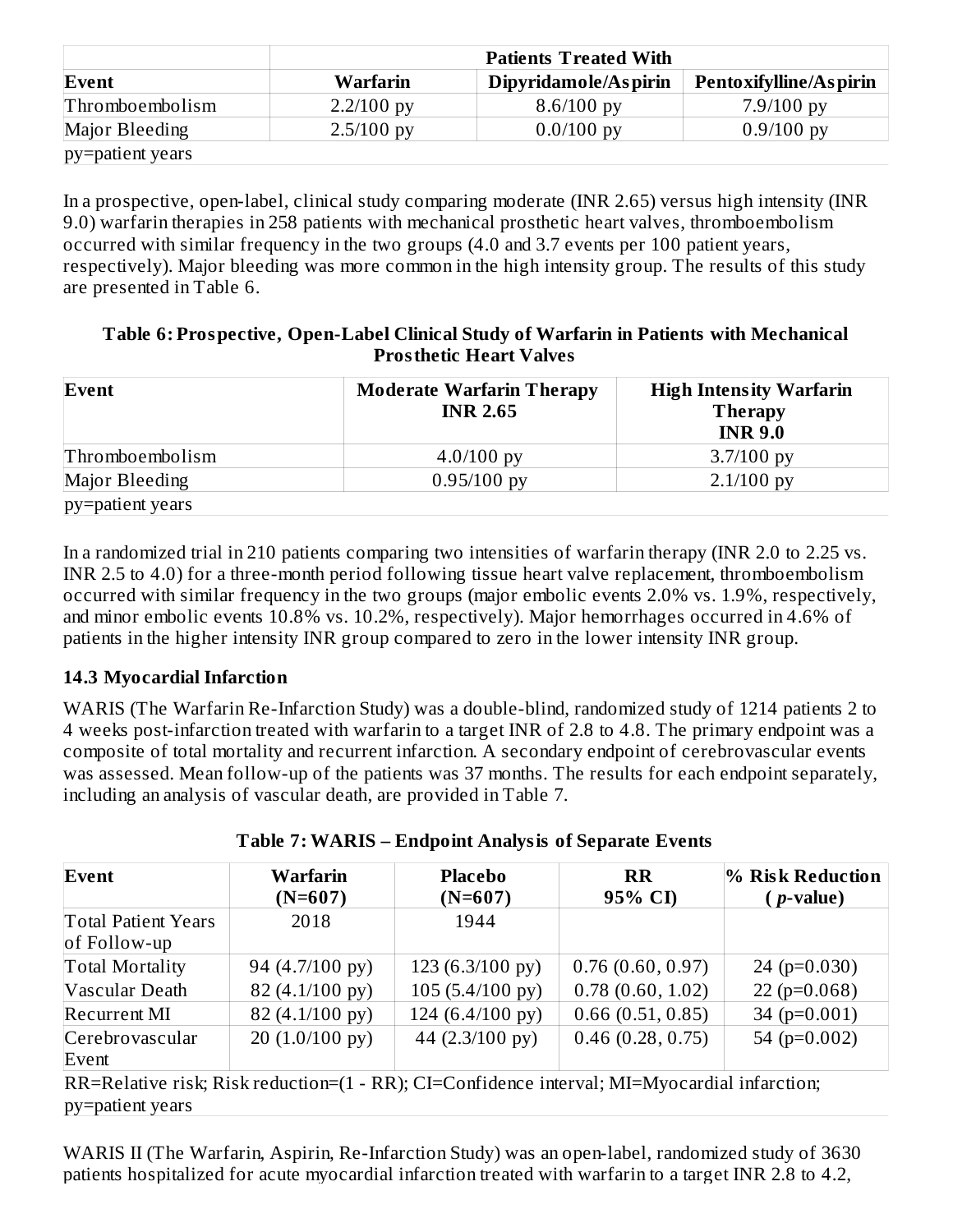aspirin 160 mg per day, or warfarin to a target INR 2.0 to 2.5 plus aspirin 75 mg per day prior to hospital discharge. The primary endpoint was a composite of death, nonfatal reinfarction, or thromboembolic stroke. The mean duration of observation was approximately 4 years. The results for WARIS II are provided in Table 8.

| Event                            | <b>Aspirin</b><br>$(N=1206)$ | Warfarin<br>$(N=1216)$ | <b>Aspirin plus</b><br>Warfarin<br>$(N=1208)$ | <b>Rate Ratio</b><br>$(95\% \text{ CI})$                                                            | <i>p</i> -value        |
|----------------------------------|------------------------------|------------------------|-----------------------------------------------|-----------------------------------------------------------------------------------------------------|------------------------|
|                                  |                              | <b>No. of Events</b>   |                                               |                                                                                                     |                        |
| Major Bleeding *                 | 8                            | 33                     | 28                                            | $3.35^{\dagger}$ (ND)<br>$4.00 \pm (ND)$                                                            | <b>ND</b><br><b>ND</b> |
| Minor Bleeding <sup>§</sup>      | 39                           | 103                    | 133                                           | $3.21^{\dagger}$ (ND)<br>$2.55 \pm (ND)$                                                            | <b>ND</b><br><b>ND</b> |
| Composite Endpoints <sup>¶</sup> | 241                          | 203                    | 181                                           | $0.81(0.69 -$<br>$0.95$ <sup>†</sup><br>$0.71(0.60 -$<br>$0.83)$ <sup>‡</sup>                       | 0.03<br>0.001          |
| Reinfarction                     | 117                          | 90                     | 69                                            | $0.56(0.41 -$<br>$(0.78)$ <sup>†</sup><br>$0.74(0.55-$<br>$0.98$ ) <sup><math>\ddagger</math></sup> | < 0.001<br>0.03        |
| Thromboembolic<br>Stroke         | 32                           | 17                     | 17                                            | $0.52(0.28 -$<br>$0.98$ <sup>+</sup><br>$0.52(0.28 -$<br>$0.97$ <sup><math>\ddagger</math></sup>    | 0.03<br>0.03           |
| Death                            | 92                           | 96                     | 95                                            |                                                                                                     | 0.82                   |
| CI=confidence interval           |                              |                        |                                               |                                                                                                     |                        |

#### **Table 8: WARIS II – Distribution of Events According to Treatment Group**

ND=not determined

\* Major bleeding episodes were defined as nonfatal cerebral hemorrhage or bleeding necessitating surgical intervention or blood transfusion.

- $\dagger$  The rate ratio is for aspirin plus warfarin as compared with aspirin.
- ‡ The rate ratio is for warfarin as compared with aspirin.
- $\S$  Minor bleeding episodes were defined as non-cerebral hemorrhage not necessitating surgical intervention or blood transfusion.
- ¶ Includes death, nonfatal reinfarction, and thromboembolic cerebral stroke.

There were approximately four times as many major bleeding episodes in the two groups receiving warfarin than in the group receiving aspirin alone. Major bleeding episodes were not more frequent among patients receiving aspirin plus warfarin than among those receiving warfarin alone, but the incidence of minor bleeding episodes was higher in the combined therapy group.

#### **15 REFERENCES**

OSHA Hazardous Drugs. OSHA. http://www.osha.gov/SLTC/hazardousdrugs/index.html.

### **16 HOW SUPPLIED/STORAGE AND HANDLING**

Warfarin Sodium Tablets, USP are single-scored, flat, beveled, capsule-shaped tablets, engraved numerically with 2, 2½, or 5 on one side and engraved with "WARFARIN" on top of "TARO" on the other side. They are packaged with potencies and colors as follows: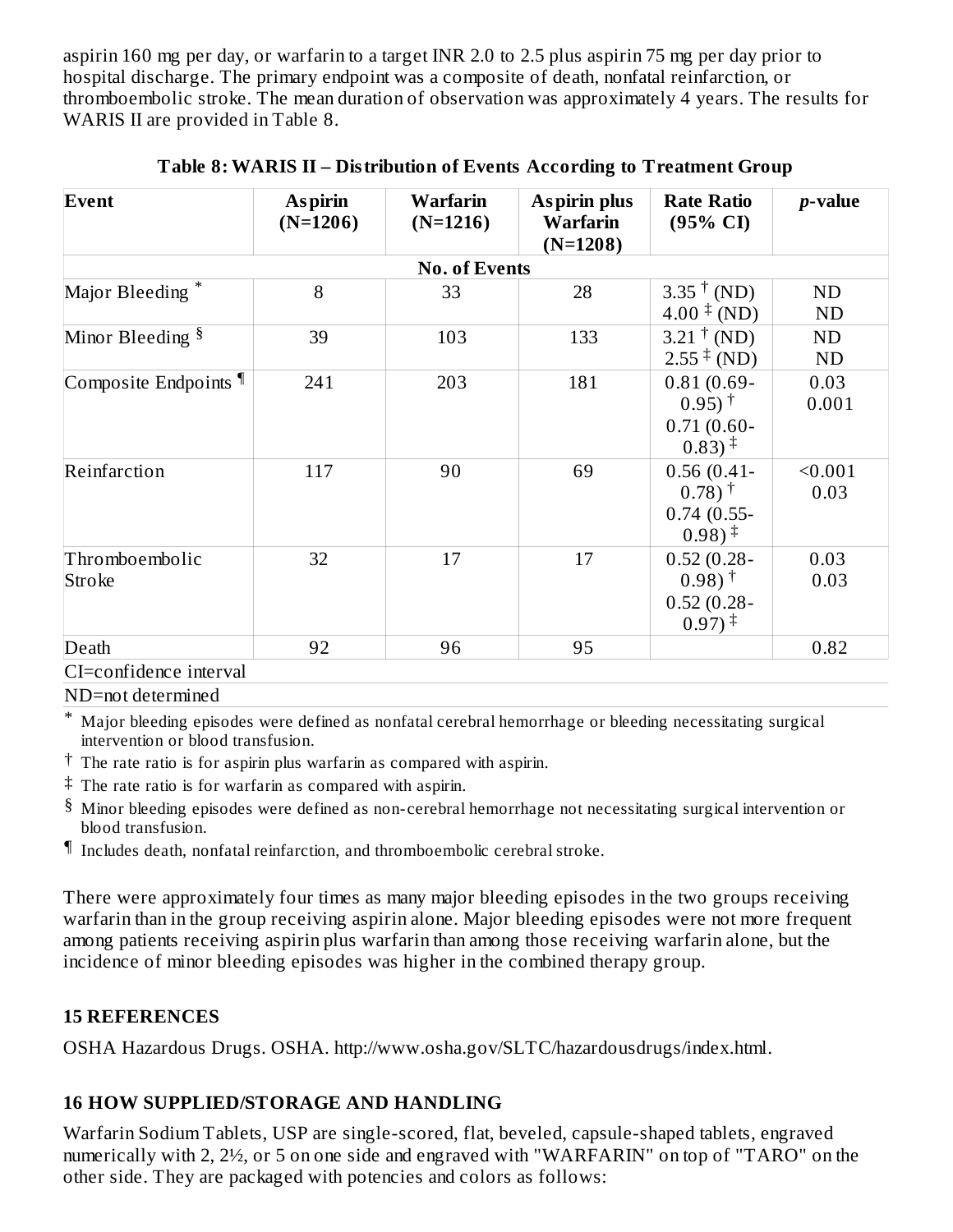|                | Unit dose packages of 100 (10 x 10) |
|----------------|-------------------------------------|
| 2 mg Lavender  | 62584-984-01                        |
| $2.5$ mg Green | 68084-027-01                        |
| 5 mg Peach     | 62584-994-01                        |

Protect from light and moisture. **Store at 20° to 25°C (68° to 77°F)** [see USP Controlled Room Temperature].

### **FOR YOUR PROTECTION:** Do not use if blister is torn or broken.

Store the hospital unit-dose blister packages in the carton until contents have been used.

### Special Handling

Procedures for proper handling and disposal of potentially hazardous drugs should be considered. Guidelines on this subject have been published [see *References (15)*].

Pharmacy and clinical personnel who are pregnant should avoid exposure to crushed or broken tablets [see *Use in Specific Populations (8.1)*].

### **17 PATIENT COUNSELING INFORMATION**

Advise the patient to read the FDA-approved patient labeling ( Medication Guide).

#### **Instructions for Patients**

Advise patients to:

- Strictly adhere to the prescribed dosage schedule [see *Dosage and Administration (2.1)*].
- If the prescribed dose of warfarin sodium is missed, take the dose as soon as possible on the same day but do not take a double dose of warfarin sodium the next day to make up for missed doses [see *Dosage and Administration (2.6)*].
- Obtain prothrombin time tests and make regular visits to their physician or clinic to monitor therapy [see *Dosage and Administration (2.1)*].
- Be aware that if therapy with warfarin sodium is discontinued, the anticoagulant effects of warfarin sodium may persist for about 2 to 5 days [see *Clinical Pharmacology (12.2)*].
- Avoid any activity or sport that may result in traumatic injury [see *Use in Specific Populations (8.4)*]. And to tell their physician if they fall often as this may increase their risk for complications.
- Eat a normal, balanced diet to maintain a consistent intake of vitamin K. Avoid drastic changes in dietary habits, such as eating large amounts of leafy, green vegetables [see *Drug Interactions (7.5)*].
- Contact their physician to report any serious illness, such as severe diarrhea, infection, or fever [see *Warnings and Precautions (5)* and *Adverse Reactions (6)*].
- Immediately contact their physician when experiencing pain and discoloration of the skin (a purple bruise like rash) mostly on areas of the body with a high fat content, such as breasts, thighs, buttocks, hips and abdomen [see *Warnings and Precautions (5.2)*].
- Immediately contact their physician when experiencing any unusual symptom or pain since warfarin sodium may cause small cholesterol or athero emboli. On feet it may appear as a sudden cool, painful, purple discoloration of toe(s) or forefoot [see *Warnings and Precautions (5.5)*].
- Immediately contact their physician when taking warfarin sodium after any heparin formulation therapy and experiencing bloody or black stools or appearance of bruises, or bleeding [see *Warnings and Precautions (5.6)*].
- To tell all of their healthcare professionals and dentists that they are taking warfarin sodium. This should be done before they have any surgery or dental procedure [see *Dosage and Administration (2.7)*].
- Carry identification stating that they are taking warfarin sodium.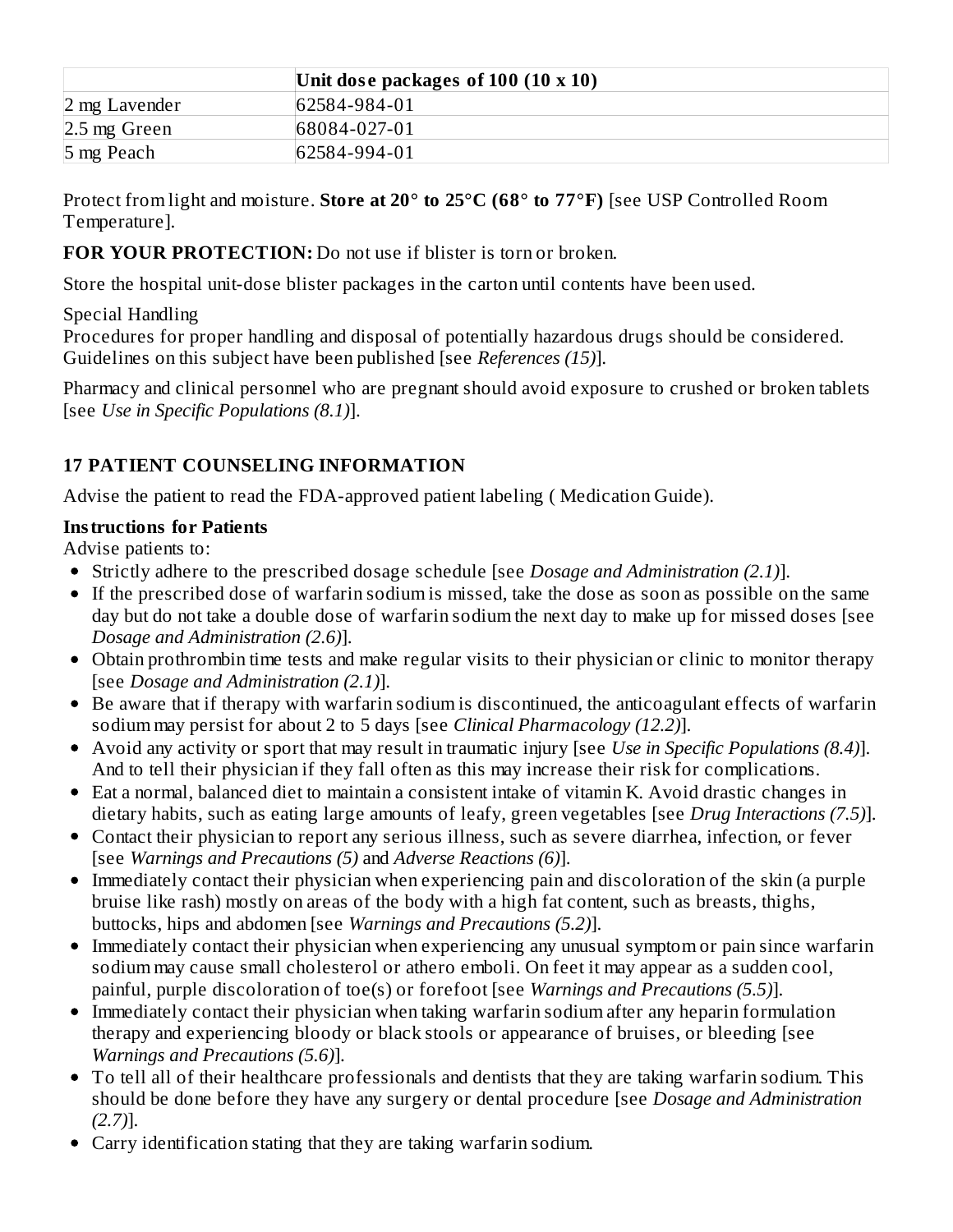### **Bleeding Risks**

Advise patients to:

• Notify their physician immediately if any unusual bleeding or symptoms occur. Signs and symptoms of bleeding include: pain, swelling or discomfort, prolonged bleeding from cuts, increased menstrual flow or vaginal bleeding, nosebleeds, bleeding of gums from brushing, unusual bleeding or bruising, red or dark brown urine, red or tar black stools, headache, dizziness, or weakness [see *Box Warning* and *Warnings and Precautions (5.1)*].

### **Concomitant Medications and Botanicals (Herbals)**

Advise patients to:

Not take or discontinue any other drug, including salicylates (e.g., aspirin and topical analgesics), other over-the-counter drugs, and botanical (herbal) products except on advice of your physician [see *Drug Interactions (7)*].

#### **Pregnancy and Nursing**

Advise patients to:

• Notify their physician if they are pregnant or planning to become pregnant or considering breast feeding [see *Use in Specific Populations (8.1, 8.2, 8.3)* ].

Avoid warfarin sodium during pregnancy except in pregnant women with mechanical heart valves, who are at risk of thromboembolism [see *Contraindications (4)*]. Use effective measures to avoid pregnancy while taking warfarin sodium. This is very important because their unborn baby could be seriously harmed if they take warfarin sodium while they are pregnant [see *Use in Specific Populations (8.1, 8.3)* ].

### **PACKAGING INFORMATION**

American Health Packaging unit dose blisters (see How Supplied section) contain drug product from Taro Pharmaceuticals U.S.A., Inc. as follows:

(2 mg / 100 UD) NDC 62584-984-01 packaged from NDC 51672-4028 (2.5 mg / 100 UD) NDC 68084-027-01 packaged from NDC 51672-4029 (5 mg / 100 UD) NDC 62584-994-01 packaged from NDC 51672-4032

Distributed by: **American Health Packaging** Columbus, OH 43217

### **8000813/0718**

## **MEDICATION GUIDE**

#### **8000813/0718 Warfarin (war' far in) Sodium Tablets, USP**

Read this Medication Guide before you start taking warfarin sodium and each time you get a refill. There may be new information. This Medication Guide does not take the place of talking to your healthcare provider about your medical condition or treatment. You and your healthcare provider should talk about warfarin sodium when you start taking it and at regular checkups.

### **What is the most important information I should know about warfarin sodium tablets?**

Warfarin sodium can cause bleeding which can be serious and sometimes lead to death. This is because warfarin sodium is a blood thinner medicine that lowers the chance of blood clots forming in your body.

- You may have a higher risk of bleeding if you take warfarin sodium and:
	- are 65 years of age or older
	- have a history of stomach or intestinal bleeding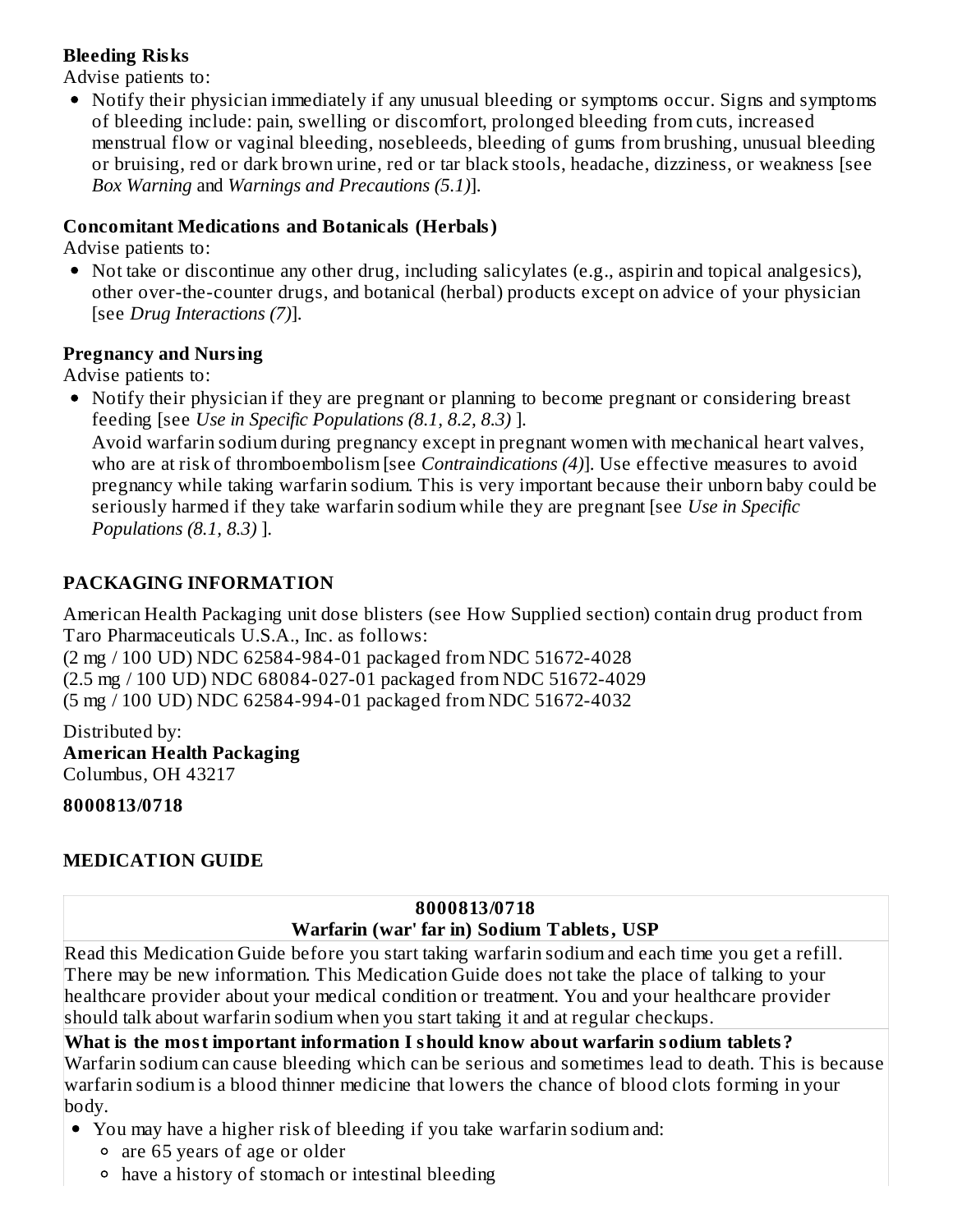- have high blood pressure (hypertension)
- have a history of stroke, or "mini-stroke" (transient ischemic attack or TIA)
- have serious heart disease
- have a low blood count or cancer
- have had trauma, such as an accident or surgery
- have kidney problems
- <sup>o</sup> take other medicines that increase your risk of bleeding, including:
	- a medicine that contains heparin
	- other medicines to prevent or treat blood clots
	- nonsteroidal anti-inflammatory drugs (NSAIDs)
- take warfarin sodium for a long time. Warfarin sodium is the active ingredient in warfarin sodium tablets, USP.

#### **Tell your healthcare provider if you take any of thes e medicines. Ask your healthcare provider if you are not sure if your medicine is one listed above.**

Many other medicines can interact with warfarin sodium and affect the dose you need or increase warfarin sodium side effects. Do not change or stop any of your medicines or start any new medicines before you talk to your healthcare provider.

**Do not take other medicines that contain warfarin sodium while taking warfarin sodium tablets, USP.**

- **Get your regular blood test to check for your respons e to warfarin sodium.** This blood test is called an INR test. The INR test checks to see how fast your blood clots. Your healthcare provider will decide what INR numbers are best for you. Your dose of warfarin sodium will be adjusted to keep your INR in a target range for you.
- **Call your healthcare provider right away if you get any of the following signs or symptoms of bleeding problems:**
	- pain, swelling, or discomfort
	- headaches, dizziness, or weakness
	- unusual bruising (bruises that develop without known cause or grow in size)
	- nosebleeds
	- bleeding gums
	- bleeding from cuts takes a long time to stop
	- menstrual bleeding or vaginal bleeding that is heavier than normal
	- pink or brown urine
	- red or black stools
	- coughing up blood
	- vomiting blood or material that looks like coffee grounds
- **Some foods and beverages can interact with warfarin sodium and affect your treatment and dos e.**
	- Eat a normal, balanced diet. Talk to your healthcare provider before you make any diet changes. Do not eat large amounts of leafy, green vegetables. Leafy, green vegetables contain vitamin K. Certain vegetable oils also contain large amounts of vitamin K. Too much vitamin K can lower the effect of warfarin sodium.
- Always tell all of your healthcare providers that you take warfarin sodium.
- Wear or carry information that you take warfarin sodium.

### **See "What are the possible side effects of warfarin sodium tablets?" for more information about side effects.**

# **What are warfarin sodium tablets?**

Warfarin sodium is prescription medicine used to treat blood clots and to lower the chance of blood clots forming in your body. Blood clots can cause a stroke, heart attack, or other serious conditions if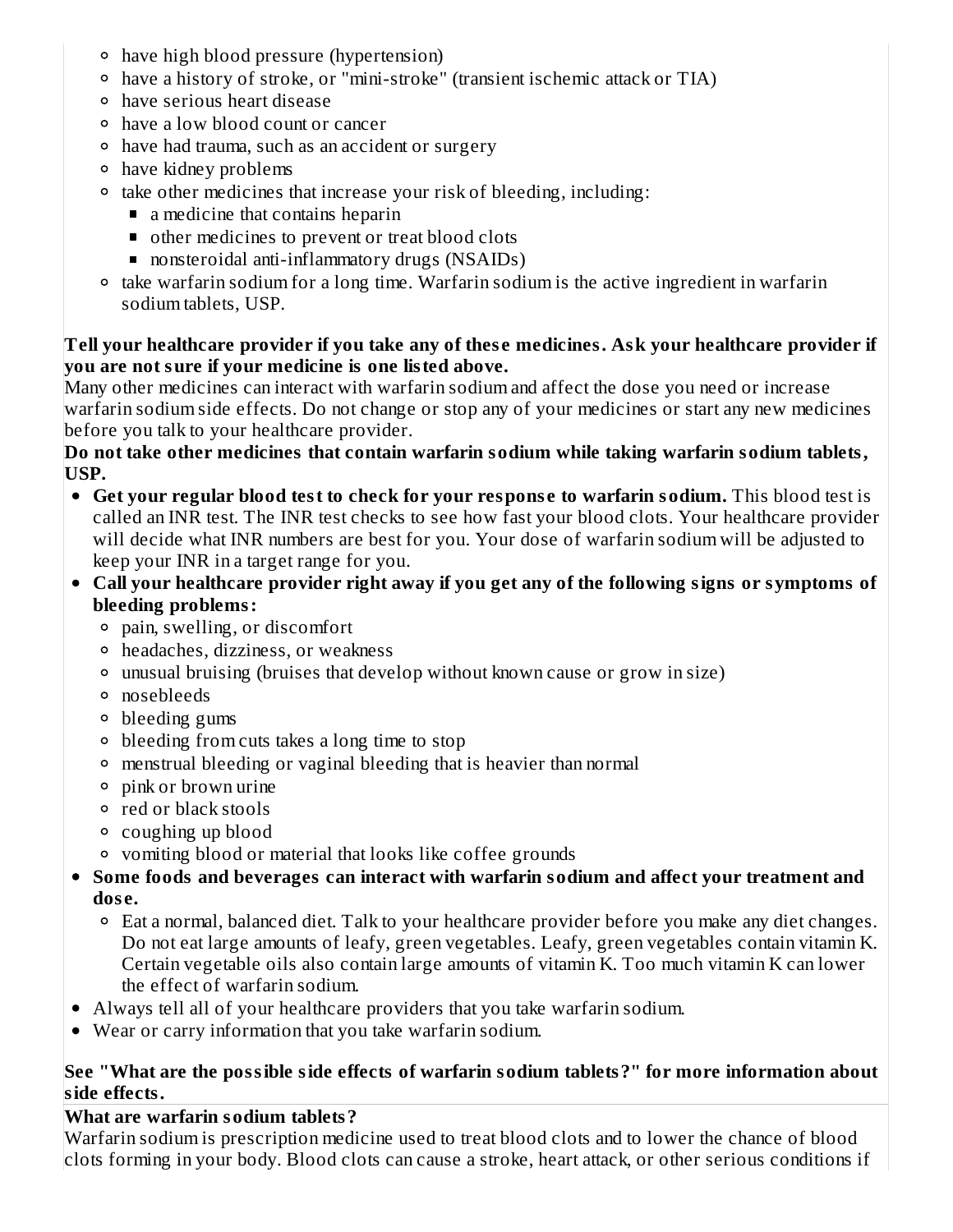#### **Who should not take warfarin sodium tablets? Do not take warfarin sodium tablets if:**

- **your risk of having bleeding problems is higher than the possible benefit of treatment.** Your healthcare provider will decide if warfarin sodium is right for you.
- **you are pregnant unless you have a mechanical heart valve.** Warfarin sodium may cause birth defects, miscarriage, or death of your unborn baby.
- **you are allergic to warfarin or any of the other ingredients in warfarin sodium tablets, USP. See the end of this leaflet for a complete list of ingredients in warfarin sodium tablets, USP.**

#### **Before taking warfarin sodium tablets, tell your healthcare provider about all of your medical conditions, including if you:**

- have bleeding problems
- fall often
- have liver problems
- have kidney problems or are undergoing dialysis
- have high blood pressure
- have a heart problem called congestive heart failure
- have diabetes
- plan to have any surgery or a dental procedure
- are pregnant or plan to become pregnant. See " **Who should not take warfarin sodium tablets?**"
- Your healthcare provider will do a pregnancy test before you start treatment with warfarin sodium. Females who can become pregnant should use effective birth control during treatment, and for at least 1 month after the last dose of warfarin sodium.
- are breastfeeding. You and your healthcare provider should decide if you will take warfarin sodium and breastfeed. Check your baby for bruising or bleeding if you take warfarin sodium and breastfeed.

Tell all of your healthcare providers and dentists that you are taking warfarin sodium. They should talk to the healthcare provider who prescribed warfarin sodium for you before you have **any** surgery or dental procedure. Your warfarin sodium may need to be stopped for a short time or you may need your dose adjusted.

**Tell your healthcare provider about all the medicines you take,** including prescription and over-thecounter medicines, vitamins, and herbal supplements. Some of your other medicines may affect the way warfarin sodium works. Certain medicines may increase your risk of bleeding. See " **What is the most important information I should know about warfarin sodium tablets?**"

### **How should I take warfarin sodium tablets?**

- **Take warfarin sodium exactly as pres cribed.** Your healthcare provider will adjust your dose from time to time depending on your response to warfarin sodium.
- **You must have regular blood tests and visits with your healthcare provider to monitor your condition.**
- **If you miss a dos e of warfarin sodium, call your healthcare provider.** Take the dose as soon as possible on the same day. **Do not** take a double dose of warfarin sodium the next day to make up for a missed dose.
- Call your healthcare provider right away if you:
	- take too much warfarin sodium
	- are sick with diarrhea, an infection, or have a fever
	- fall or injure yourself, especially if you hit your head. Your healthcare provider may need to check you.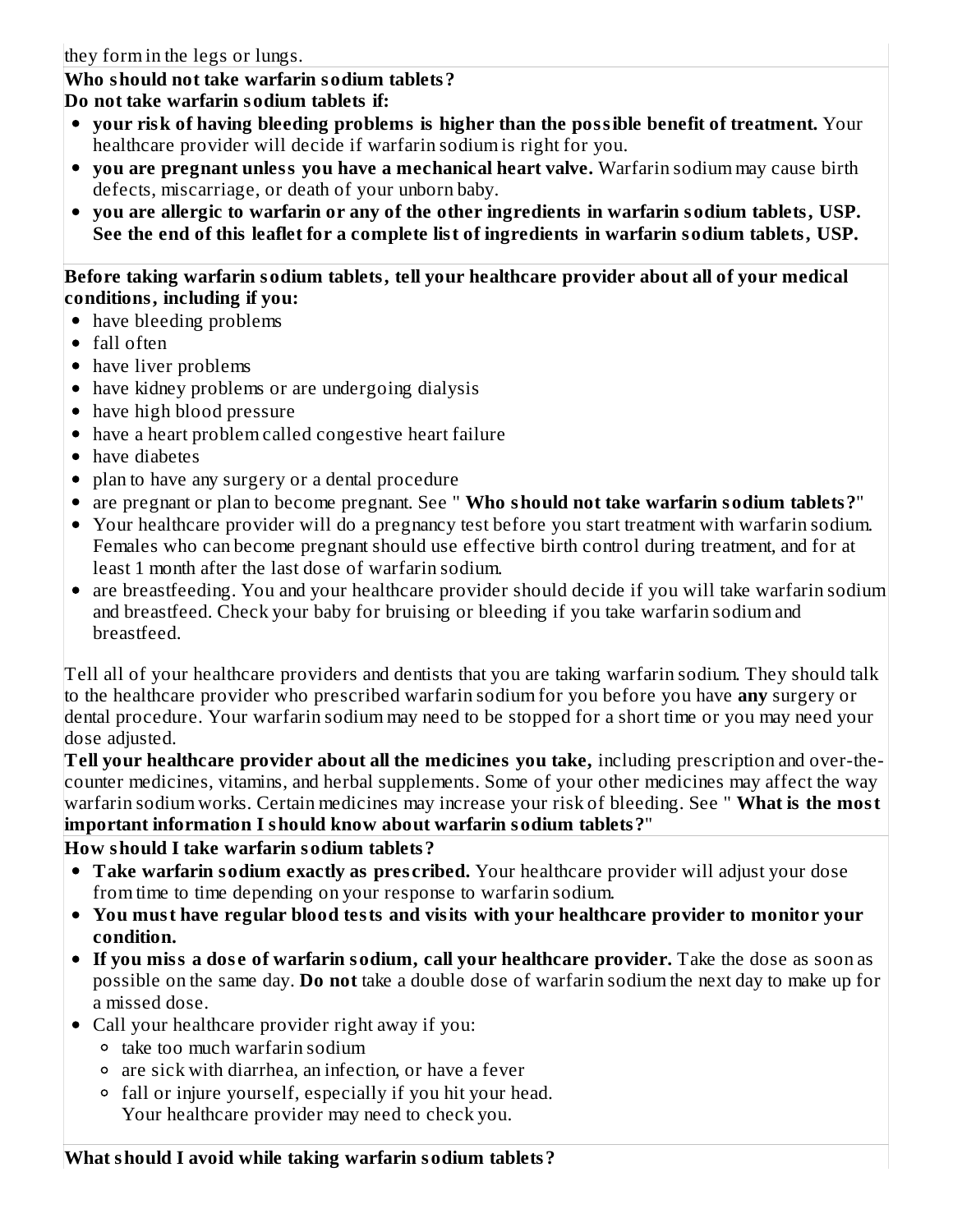Do not do any activity or sport that may cause a serious injury.

**What are the possible side effects of warfarin sodium tablets?Warfarin sodium tablets may caus e s erious side effects, including:**

- See " **What is the most important information I should know about warfarin sodium tablets?**"
- **Death of skin tissue (skin necrosis or gangrene).** This can happen soon after starting warfarin sodium. It happens because blood clots form and block blood flow to an area of your body. Call your healthcare provider right away if you have pain, color, or temperature change to any area of your body. You may need medical care right away to prevent death or loss (amputation) of your affected body part.
- **Kidney problems.** Kidney injury may happen in people who take warfarin sodium. Tell your healthcare provider right away if you develop blood in your urine. Your healthcare provider may do tests more often during treatment with warfarin sodium to check for bleeding if you already have kidney problems.
- **"Purple toes syndrome."** Call your healthcare provider right away if you have pain in your toes and they look purple in color or dark in color.

These are not all of the side effects of warfarin sodium. For more information, ask your healthcare provider or pharmacist.

Call your doctor for medical advice about side effects. You may report side effects to FDA at 1-800- FDA-1088.

## **How should I store warfarin sodium tablets, USP?**

- Store warfarin sodium at room temperature between 68°F to 77°F (20°C to 25°C).
- Keep warfarin sodium out of the light and moisture.
- Follow your healthcare provider or pharmacist instructions about the right way to throw away outdated or unused warfarin sodium.
- Females who are pregnant should not handle crushed or broken warfarin sodium tablets.

# **Keep warfarin sodium tablets, USP and all medicines out of the reach of children.**

### **General information about the safe and effective us e of warfarin sodium tablets.**

Medicines are sometimes prescribed for purposes other than those listed in a Medication Guide. Do not use warfarin sodium for a condition for which it was not prescribed. Do not give warfarin sodium to other people, even if they have the same symptoms that you have. It may harm them. You can ask your healthcare provider or pharmacist for information about warfarin sodium that is written for health professionals.

## **What are the ingredients in warfarin sodium tablets, USP?**

**Active ingredient:** warfarin sodium

**Inactive ingredients:** anhydrous lactose, corn starch, and magnesium stearate, in addition:

- 1 mg: D&C Red No. 6 Barium Lake
- 2 mg: FD&C Blue No. 2 Aluminum Lake, FD&C Red No. 40 Aluminum Lake
- 2.5 mg: D&C Yellow No. 10 Aluminum Lake, FD&C Blue No. 2 Aluminum Lake
- 3 mg: D&C Yellow No. 10 Aluminum Lake, FD&C Blue No. 2 Aluminum Lake, FD&C Red No. 40 Aluminum Lake
- 4 mg: FD&C Blue No. 1 Aluminum Lake
- 5 mg: D&C Red No. 6 Barium Lake, D&C Yellow No. 10 Aluminum Lake
- 6 mg: D&C Yellow No. 10 Aluminum Lake, FD&C Blue No. 2 Aluminum Lake

7.5 mg: D&C Yellow No. 10 Aluminum Lake

For more information, go to www.taro.com or call 1-866-923-4914.

This Medication Guide has been approved by the U.S. Food and Drug Administration.

Distributed by: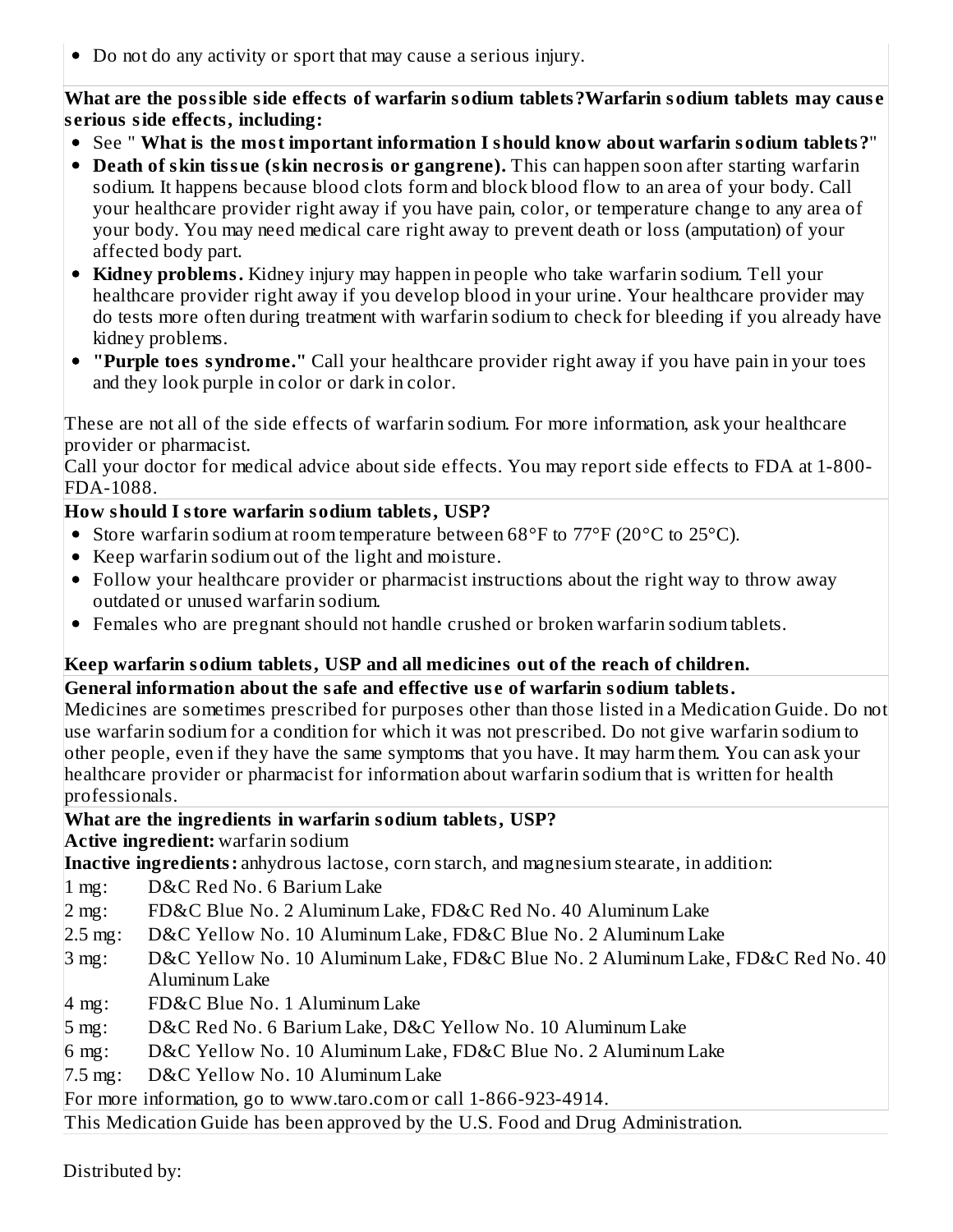**American Health Packaging** Columbus, OH 43217

#### **8000813/0718**

**Package/Label Display Panel – Carton – 2 mg**



NDC 62584- **984**-01

#### **Warfarin Sodium**

Tablets, USP Crystalline **HIGHLY POTENT ANTICOAGULANT**

**2 mg**

 $100$  Tablets  $(10 \times 10)$  **CONCORDING THE SURVAY**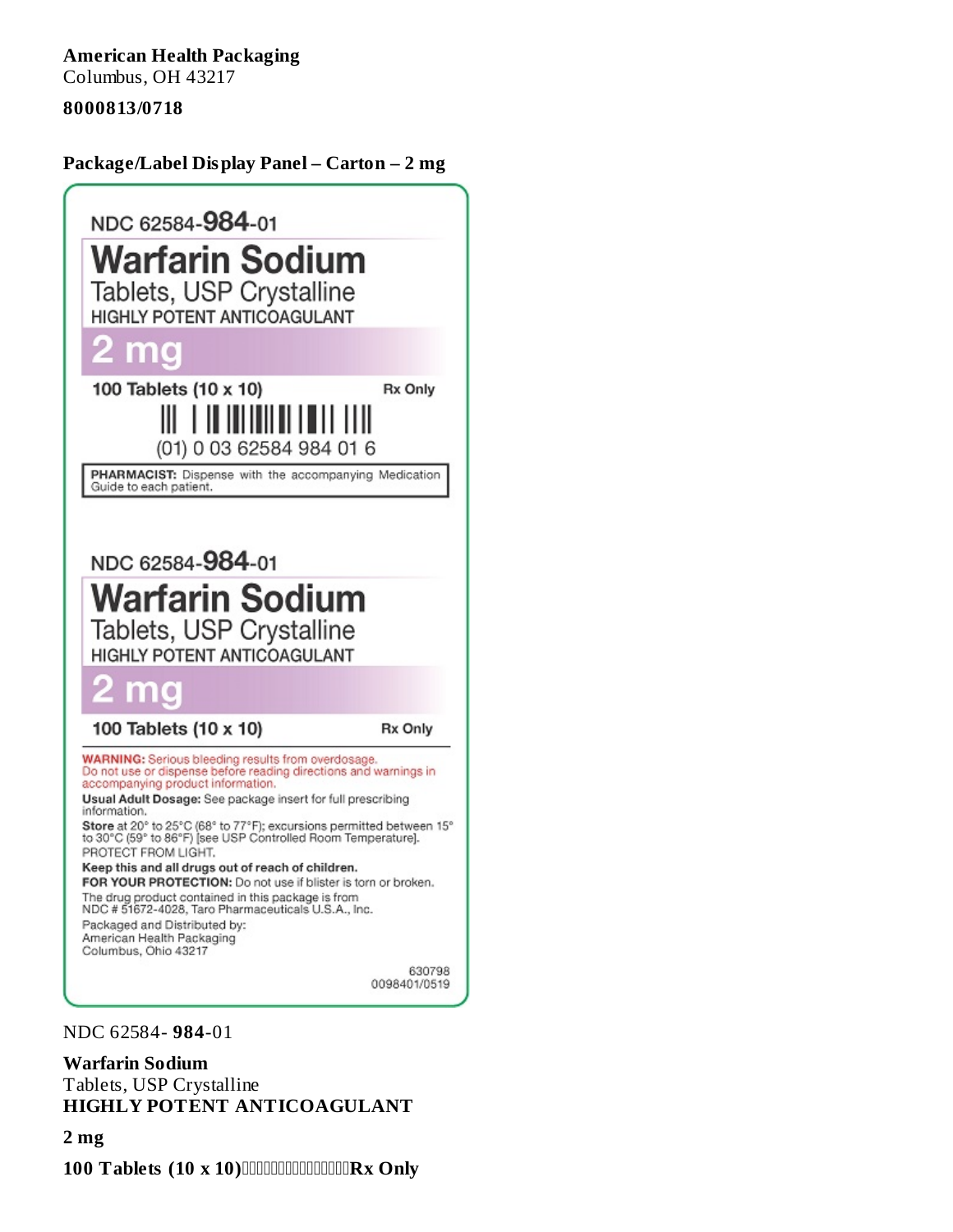**PHARMACIST:** Dispense with the accompanying Medication Guide to each patient.

**WARNING:** Serious bleeding results from overdosage. Do not use or dispense before reading directions and warnings in accompanying product information.

**Usual Adult Dosage:** See package insert for full prescribing information.

**Store** at 20° to 25°C (68° to 77°F); excursions permitted between 15° to 30°C (59° to 86°F) [see USP Controlled Room Temperature]. PROTECT FROM LIGHT.

#### **Keep this and all drugs out of reach of children.**

**FOR YOUR PROTECTION:** Do not use if blister is torn or broken.

The drug product contained in this package is from NDC # 51672-4028, Taro Pharmaceuticals U.S.A., Inc.

Packaged and Distributed by: American Health Packaging Columbus, Ohio 43217

630798 0098401/0519

#### **Package/Label Display Panel – Blister – 2 mg**

| Warfarin Sodium Tablet, USP<br>Crystalline HIGHLY POTENT<br>ANTICOAGULANT<br>2 mq<br>DSCIP RASISMU<br>(01) 003 62584 984 11 5<br>American Health Packaging, Columbus, Ohio 43217    | Expiry: xx/xx<br>AXXXXX :10. | Expiry: xxvx<br>XXXXXX<br>ğ  | Warfarin Sodium Tablet, USP<br>Crystalline HIGHLY POTENT<br>ANTICOAGULANT<br>2 mg<br>RGC III RASANAN<br>(01) 003 62584 984 11 5<br>American Health Packaging, Columbus, Ohio 43217         |
|-------------------------------------------------------------------------------------------------------------------------------------------------------------------------------------|------------------------------|------------------------------|--------------------------------------------------------------------------------------------------------------------------------------------------------------------------------------------|
| Warfarin Sodium Tablet, USP<br>Crystalline HIGHLY POTENT<br>ANTICOAGULANT<br>2 ma<br>Marie Barriott<br>(01) 003 62584 984 11 5<br>American Health Packaging, Columbus, Ohio 43217   | EXDITY: XXVXX<br>XXXXXX 10   | Expiry: xx/x<br>Lot: xxxxxx  | Warfarin Sodium Tablet, USP<br>Crystalline HIGHLY POTENT<br>ANTICOAGULANT<br>2 ma<br><b>MAGUA BARKAN</b><br>(01) 003 62584 984 11 5<br>American Health Packaging, Columbus, Ohio 43217     |
| Warfarin Sodium Tablet, USP<br>Crystalline HIGHLY POTENT<br>ANTICOAGULANT<br>2 mq<br>MAGIIL RASSINATI<br>(01) 003 62584 984 11 5<br>Arsencan Health Packaging, Columbus, Ohio 43217 | Expiry: xx/xx<br>AXXXXX 10.  | Expiry: xx/xx<br>Lot: xxxxx  | Warfarin Sodium Tablet, USP<br>Crystalline HIGHLY POTENT<br>ANTICOAGULANT<br>2 mq<br>MGIR ROXKM<br>(01) 003 62584 984 11 5<br>American Health Packaging, Columbus, Ohio 43217              |
| Warfarin Sodium Tablet, USP<br>Crystalline HIGHLY POTENT<br>ANTICOAGULANT<br>2 mg<br>e lie Roskiem<br>(01) 003 62584 984 11 5<br>American Health Packaging, Columbus, Ohio 43217    | Expiry: xx/xx<br>COL XXXXXX  | Expiry: xx/xx<br>Lot: xxxxxx | Warfarin Sodium Tablet, USP<br>Crystalline HIGHLY POTENT<br>ANTICOAGULANT<br>2 mg<br>MGULENGARM<br>(01) 003 62584 984 11 5<br>American Health Packaging, Columbus, Ohio 43217              |
| Warfarin Sodium Tablet, USP<br>Crystalline HIGHLY POTENT<br>ANTICOAGULANT<br>2 mg<br>MGC IN BESANCY<br>(01) 003 62584 984 11 5<br>American Health Packaging, Columbus, Otio 43217   | Expiry: xx/xx<br>CC XXXXX    | Expiry: xx/xx<br>Lot: xxxxxx | Warfarin Sodium Tablet, USP<br>Crystalline HIGHLY POTENT<br>ANTICOAGULANT<br>2 mg<br><b>MGC III BASANGAN</b><br>(01) 003 62584 984 11 5<br>American Health Packaging, Columbus, Ohio 43217 |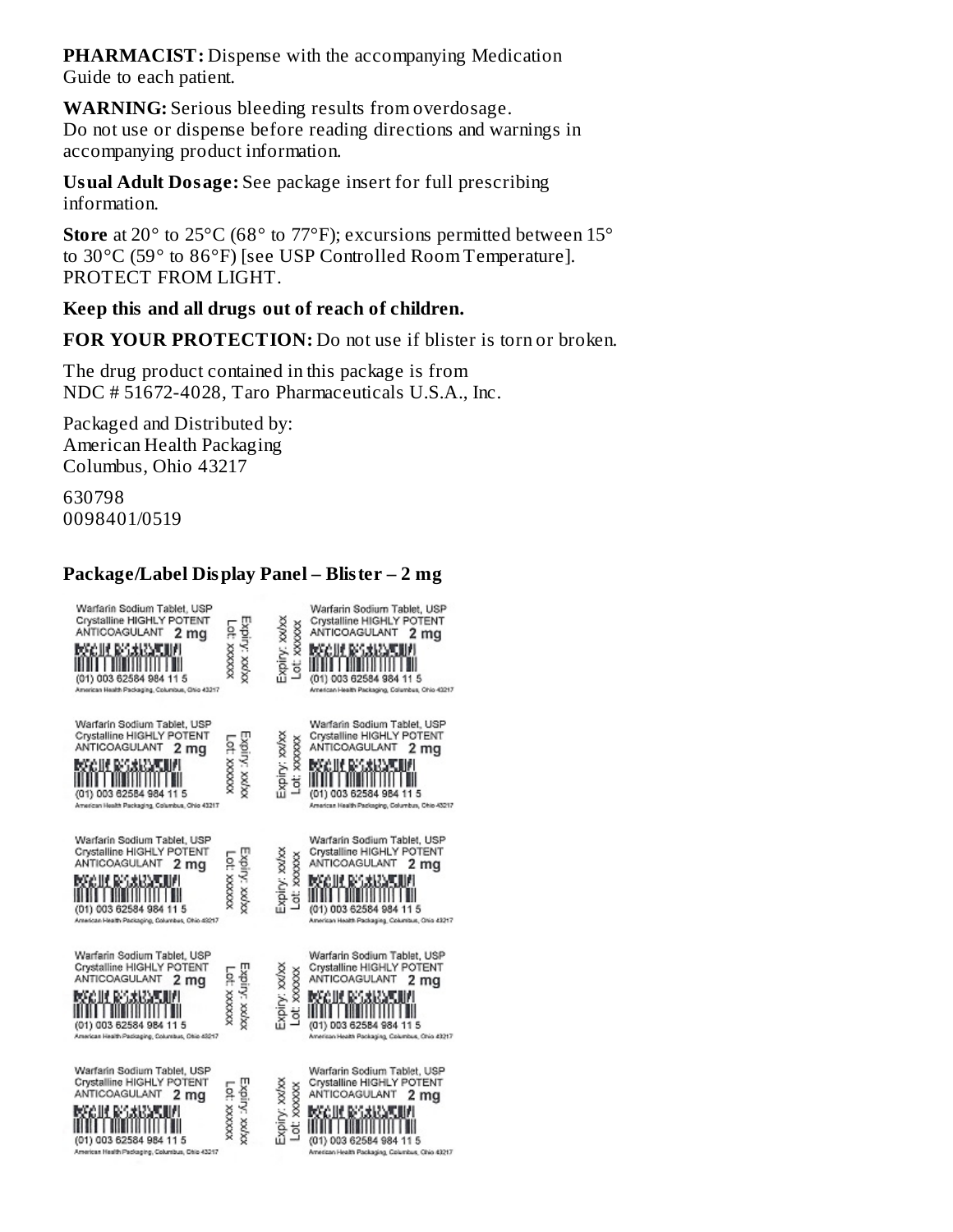Warfarin Sodium Tablet, USP Crystalline HIGHLY POTENT ANTICOAGULANT **2 mg**

#### **Package/Label Display Panel – Carton – 5 mg**



NDC 62584- **994**-01

#### **Warfarin Sodium**

Tablets, USP Crystalline **HIGHLY POTENT ANTICOAGULANT**

#### **5 mg**

**100 Tablets (10 x 10) CONCONCONCORX Only**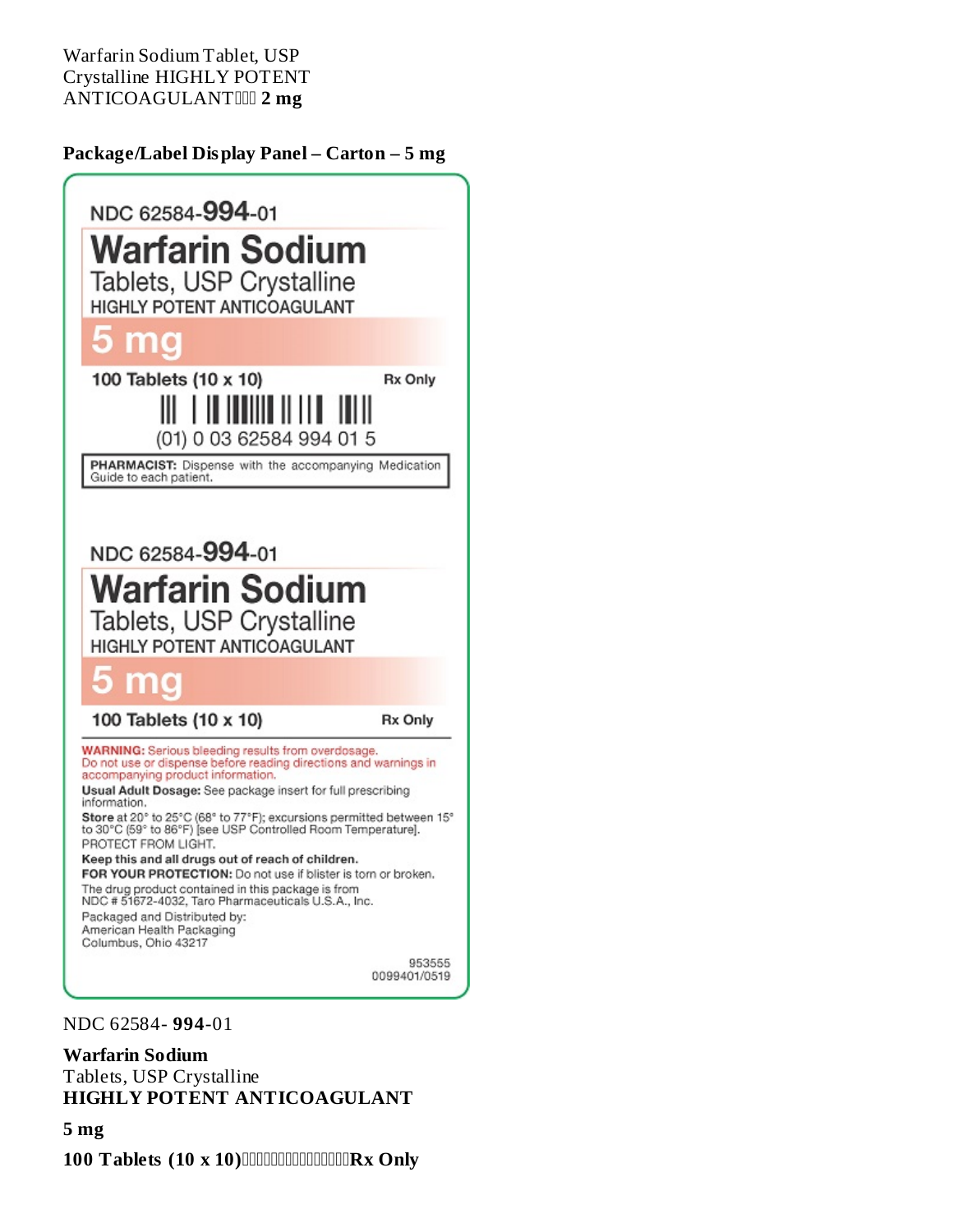PHARMACIST: Dispense with the accompanying Medication Guide to each patient.

**WARNING:** Serious bleeding results from overdosage. Do not use or dispense before reading directions and warnings in accompanying product information.

**Usual Adult Dosage:** See package insert for full prescribing information.

**Store** at 20° to 25°C (68° to 77°F); excursions permitted between 15° to 30°C (59° to 86°F) [see USP Controlled Room Temperature]. PROTECT FROM LIGHT.

#### **Keep this and all drugs out of reach of children.**

**FOR YOUR PROTECTION:** Do not use if blister is torn or broken.

The drug product contained in this package is from NDC # 51672-4032, Taro Pharmaceuticals U.S.A., Inc.

Packaged and Distributed by: American Health Packaging Columbus, Ohio 43217

953555 0099401/0519

#### **Package/Label Display Panel – Blister – 5 mg**

| Warfarin Sodium Tablet, USP<br>Crystalline HIGHLY POTENT<br>ANTICOAGULANT<br>5 mg<br>MGC IN BASANCAN<br>(01) 003 62584 994 11 4<br>American Health Packaging, Columbus, Chio 43217 | Expiry: xx/xx<br>XXXXXXX 10  | XXXXXX<br>Expiry: xxv<br>ď   | Warfarin Sodium Tablet, USP<br>Crystalline HIGHLY POTENT<br>ANTICOAGULANT<br>5 ma<br><b>DOG HE BESINARE HEL</b><br>(01) 003 62584 994 11 4<br>American Health Packaging, Columbus, Ohio 43217 |
|------------------------------------------------------------------------------------------------------------------------------------------------------------------------------------|------------------------------|------------------------------|-----------------------------------------------------------------------------------------------------------------------------------------------------------------------------------------------|
| Warfarin Sodium Tablet, USP<br>Crystalline HIGHLY POTENT<br>ANTICOAGULANT<br>5 ma<br>MGIR MSARAK<br>(01) 003 62584 994 11 4<br>American Health Packaging, Columbus, Ohio 43217     | Expiry: XXVXX<br>-01: XXXXXX | Expiry: xx/xx<br>Lot: xxxxxx | Warfarin Sodium Tablet, USP<br>Crystalline HIGHLY POTENT<br>ANTICOAGULANT<br>5 mg<br>MGIR ROSSE<br>(01) 003 62584 994 11 4<br>American Health Packaging, Columbus, Ohio 43217                 |
| Warfarin Sodium Tablet, USP<br>Crystalline HIGHLY POTENT<br>ANTICOAGULANT<br>5 mg<br>MANIFERSANAK<br>(01) 003 62584 994<br>114<br>American Health Packaging, Columbus, Chio 43217  | XXIXX : YXIXX<br>XXXXXX 10   | Expiry: xx/xx<br>Lot xxxxx   | Warfarin Sodium Tablet, USP<br>Crystalline HIGHLY POTENT<br>ANTICOAGULANT<br>5 mg<br>KACIN BARKANI<br>(01) 003 62584 994 11 4<br>American Health Packaging, Columbus, Ohio 43217              |
| Warfarin Sodium Tablet, USP<br>Crystalline HIGHLY POTENT<br>ANTICOAGULANT<br>5 mg<br>BSGIR BAXRAT<br>(01) 003 62584 994 11 4<br>American Health Packaging, Columbus, Ohio 43217    | Expiry: xx/xx<br>10. XXXXXX  | Expiry: xx/xx<br>Lot: xxxxxx | Warfarin Sodium Tablet, USP<br>Crystalline HIGHLY POTENT<br>ANTICOAGULANT<br>5 mg<br>RGC III BELSKOPE<br>(01) 003 62584 994 11 4<br>American Health Packaging, Columbus, Ohio 43217           |
| Warfarin Sodium Tablet, USP<br>Crystalline HIGHLY POTENT<br>ANTICOAGULANT<br>5 mq<br>MACIN REGISSARI<br>(01) 003 62584 994 11 4<br>American Health Packaging, Calumbus, Ohio 43217 | Expiry: xx/xx<br>LOC XXXXXX  | Expiry: xx/x<br>Lot: xxxxxx  | Warfarin Sodium Tablet, USP<br>Crystalline HIGHLY POTENT<br>ANTICOAGULANT<br>5 mg<br>MECHERSARNE<br>(01) 003 62584 994 11 4<br>American Health Packaging, Columbus, Ohio 43217                |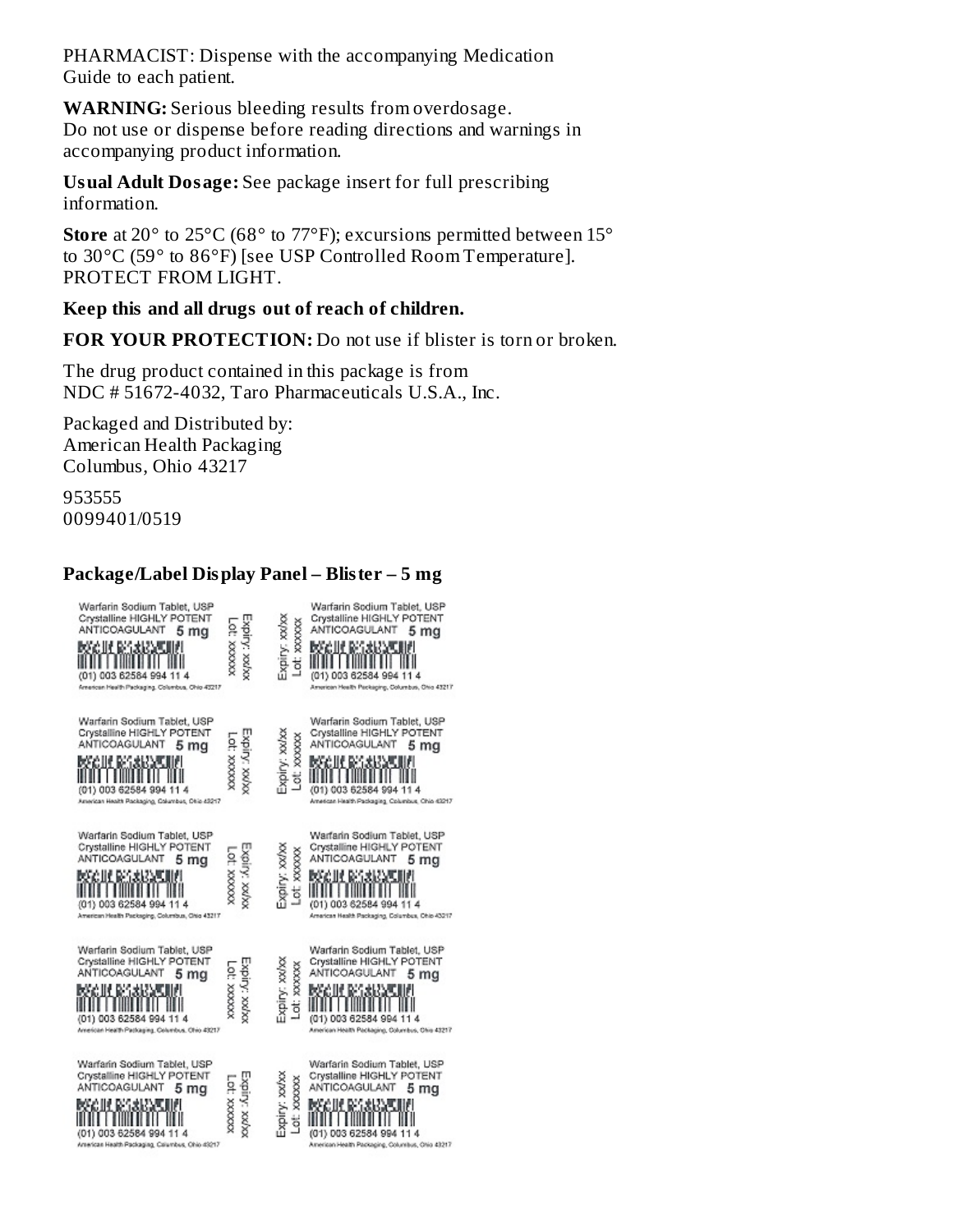#### Warfarin Sodium Tablet, USP Crystalline HIGHLY POTENT ANTICOAGULANT **5 mg**

| <b>WARFARIN SODIUM</b>          |                                            |                                                                           |              |                     |                        |          |                          |                                                  |
|---------------------------------|--------------------------------------------|---------------------------------------------------------------------------|--------------|---------------------|------------------------|----------|--------------------------|--------------------------------------------------|
| warfarin sodium tablet          |                                            |                                                                           |              |                     |                        |          |                          |                                                  |
|                                 |                                            |                                                                           |              |                     |                        |          |                          |                                                  |
| <b>Product Information</b>      |                                            |                                                                           |              |                     |                        |          |                          |                                                  |
| Product Type                    |                                            | HUMAN PRESCRIPTION DRUG                                                   |              |                     |                        |          |                          | Item Code (Source) NDC:62584-984(NDC:51672-4028) |
| <b>Route of Administration</b>  |                                            | ORAL                                                                      |              |                     |                        |          |                          |                                                  |
|                                 |                                            |                                                                           |              |                     |                        |          |                          |                                                  |
|                                 | <b>Active Ingredient/Active Moiety</b>     |                                                                           |              |                     |                        |          |                          |                                                  |
|                                 |                                            | <b>Ingredient Name</b>                                                    |              |                     |                        |          | <b>Basis of Strength</b> | Strength                                         |
|                                 |                                            | WARFARIN SODIUM (UNII: 6153CWM0CL) (WARFARIN - UNII:5Q7ZVV76EI)           |              |                     | <b>WARFARIN SODIUM</b> |          |                          | 2 <sub>mg</sub>                                  |
|                                 |                                            |                                                                           |              |                     |                        |          |                          |                                                  |
|                                 |                                            |                                                                           |              |                     |                        |          |                          |                                                  |
| <b>Inactive Ingredients</b>     |                                            |                                                                           |              |                     |                        |          |                          |                                                  |
|                                 |                                            | <b>Ingredient Name</b>                                                    |              |                     |                        |          |                          | Strength                                         |
|                                 | ANHYDROUS LACTOSE (UNII: 3SY5LH9 PMK)      |                                                                           |              |                     |                        |          |                          |                                                  |
| STARCH, CORN (UNII: O8232NY3SJ) |                                            |                                                                           |              |                     |                        |          |                          |                                                  |
|                                 | MAGNESIUM STEARATE (UNII: 70097M6I30)      |                                                                           |              |                     |                        |          |                          |                                                  |
|                                 | FD&C BLUE NO. 2 (UNII: L06K8R7DQK)         |                                                                           |              |                     |                        |          |                          |                                                  |
|                                 | FD&C RED NO. 40 (UNII: WZB9127XOA)         |                                                                           |              |                     |                        |          |                          |                                                  |
|                                 |                                            |                                                                           |              |                     |                        |          |                          |                                                  |
| <b>Product Characteristics</b>  |                                            |                                                                           |              |                     |                        |          |                          |                                                  |
| Color                           | purple (Lavender)                          |                                                                           | <b>Score</b> |                     |                        | 2 pieces |                          |                                                  |
| <b>Shape</b>                    | OVAL (Flat beveled capsule shaped)         |                                                                           | <b>Size</b>  |                     |                        | 11mm     |                          |                                                  |
| Flavor                          |                                            |                                                                           |              | <b>Imprint Code</b> |                        |          | 2; WARFARIN; TARO        |                                                  |
| <b>Contains</b>                 |                                            |                                                                           |              |                     |                        |          |                          |                                                  |
|                                 |                                            |                                                                           |              |                     |                        |          |                          |                                                  |
|                                 |                                            |                                                                           |              |                     |                        |          |                          |                                                  |
| Packaging                       |                                            |                                                                           |              |                     |                        |          |                          |                                                  |
| <b>Item Code</b><br>#           |                                            | <b>Package Description</b>                                                |              |                     |                        |          |                          | Marketing Start Date Marketing End Date          |
|                                 | 1 NDC:62584-984-01 100 in 1 BOX, UNIT-DOSE |                                                                           |              | 07/26/2004          |                        |          |                          |                                                  |
|                                 |                                            | 1 NDC:62584-984-11 1 in 1 BLISTER PACK; Type 0: Not a Combination Product |              |                     |                        |          |                          |                                                  |
|                                 |                                            |                                                                           |              |                     |                        |          |                          |                                                  |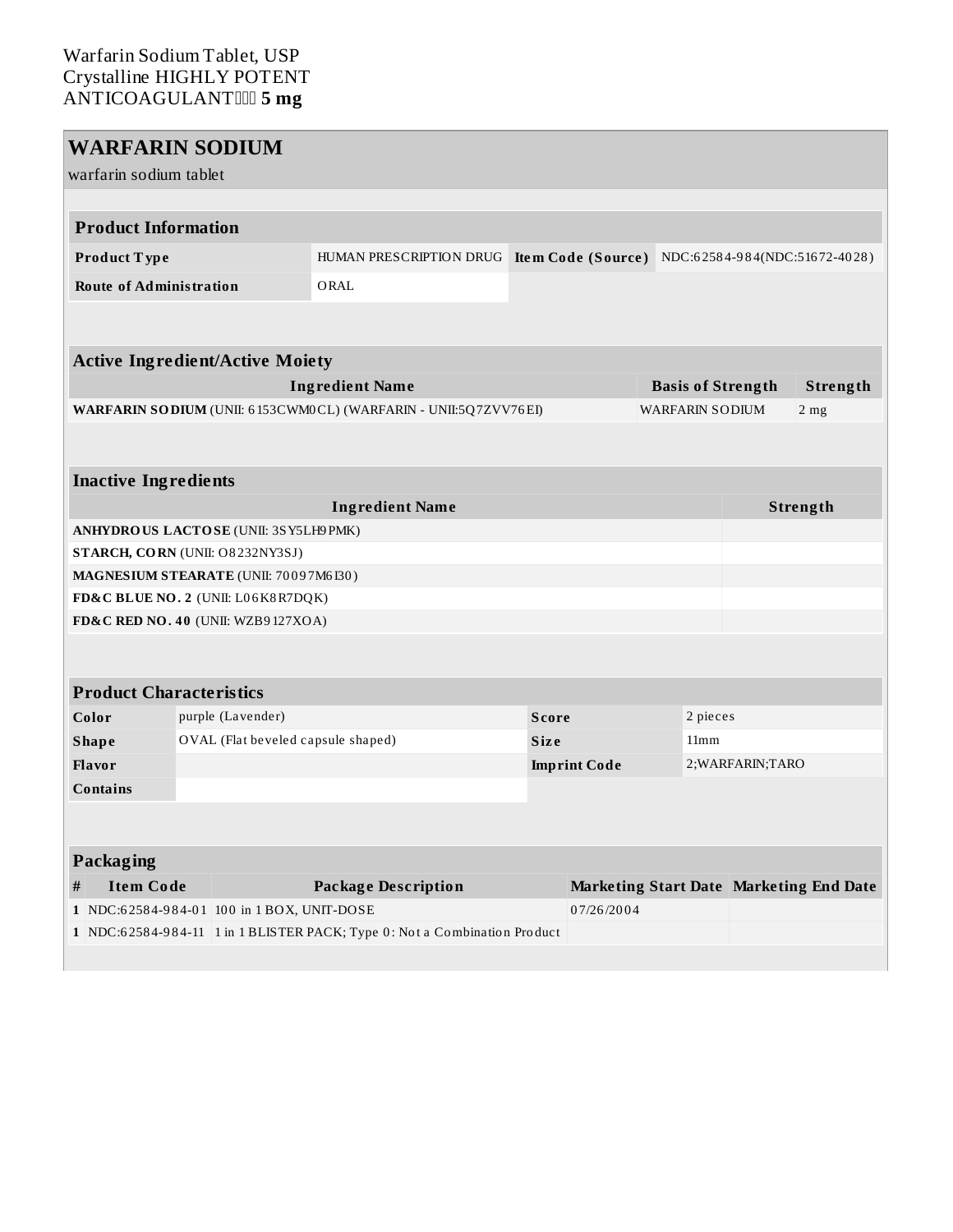|                           | WARFARIN                                        |                             |                           |  |  |
|---------------------------|-------------------------------------------------|-----------------------------|---------------------------|--|--|
|                           |                                                 |                             |                           |  |  |
|                           | <b>Marketing Information</b>                    |                             |                           |  |  |
| <b>Marketing Category</b> | <b>Application Number or Monograph Citation</b> | <b>Marketing Start Date</b> | <b>Marketing End Date</b> |  |  |
| <b>ANDA</b>               | ANDA040301                                      | 07/26/2004                  |                           |  |  |
|                           |                                                 |                             |                           |  |  |

| <b>WARFARIN SODIUM</b>                                                  |                         |                    |                               |                 |
|-------------------------------------------------------------------------|-------------------------|--------------------|-------------------------------|-----------------|
| warfarin sodium tablet                                                  |                         |                    |                               |                 |
|                                                                         |                         |                    |                               |                 |
| <b>Product Information</b>                                              |                         |                    |                               |                 |
| <b>Product Type</b>                                                     | HUMAN PRESCRIPTION DRUG | Item Code (Source) | NDC:62584-994(NDC:51672-4032) |                 |
| <b>Route of Administration</b>                                          | ORAL                    |                    |                               |                 |
|                                                                         |                         |                    |                               |                 |
| <b>Active Ingredient/Active Moiety</b>                                  |                         |                    |                               |                 |
|                                                                         | <b>Ingredient Name</b>  |                    | <b>Basis of Strength</b>      | Strength        |
| <b>WARFARIN SO DIUM (UNII: 6153CWM0CL) (WARFARIN - UNII:5Q7ZVV76EI)</b> |                         |                    | <b>WARFARIN SODIUM</b>        | 5 <sub>mg</sub> |
|                                                                         |                         |                    |                               |                 |
|                                                                         |                         |                    |                               |                 |
| <b>Inactive Ingredients</b>                                             |                         |                    |                               |                 |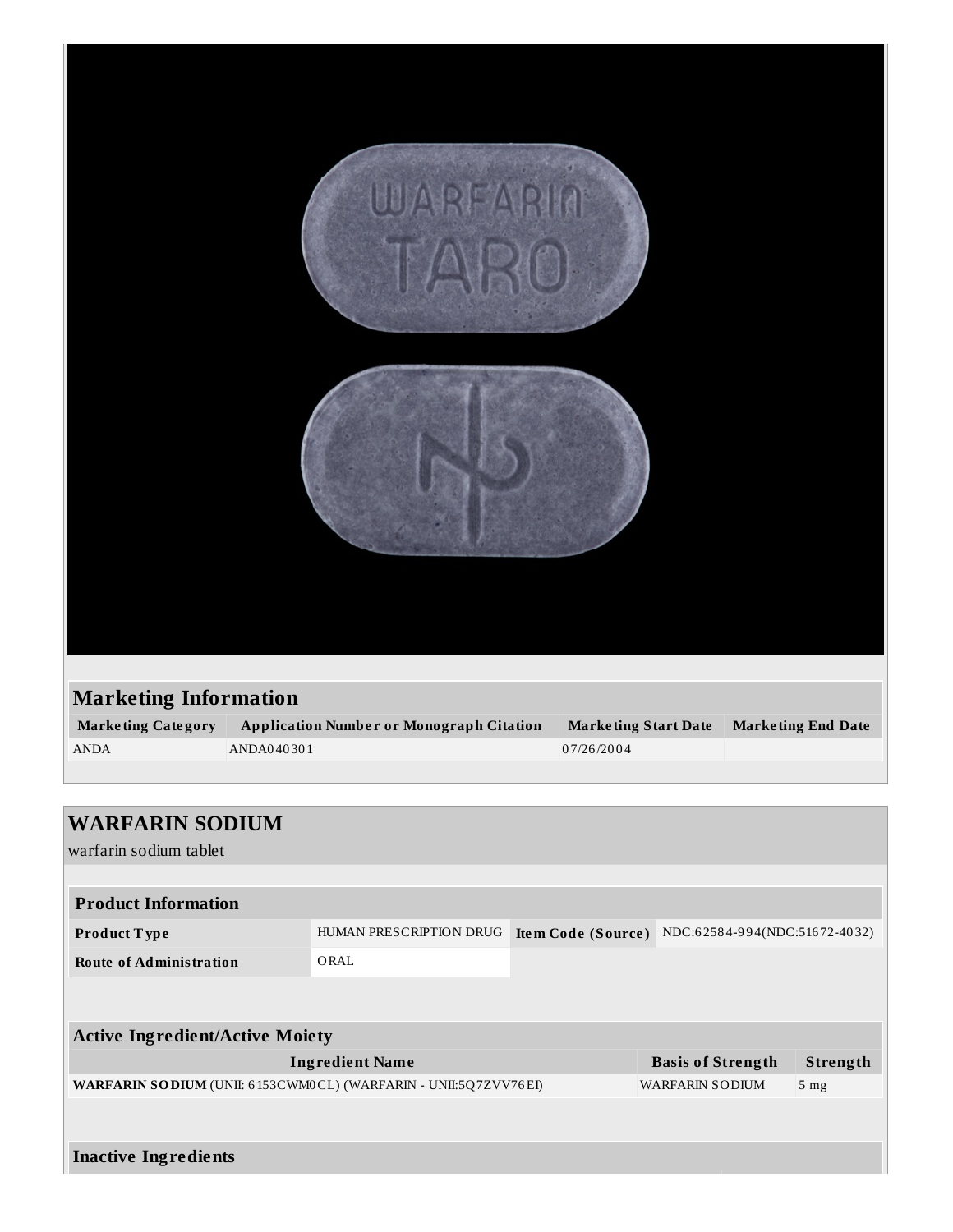|                                | <b>Ingredient Name</b>                      |                     | Strength          |  |  |  |
|--------------------------------|---------------------------------------------|---------------------|-------------------|--|--|--|
|                                | ANHYDROUS LACTOSE (UNII: 3SY5LH9PMK)        |                     |                   |  |  |  |
|                                | STARCH, CORN (UNII: O8232NY3SJ)             |                     |                   |  |  |  |
|                                | MAGNESIUM STEARATE (UNII: 70097M6I30)       |                     |                   |  |  |  |
|                                | <b>D&amp;C RED NO. 6 (UNII: 481744AI4O)</b> |                     |                   |  |  |  |
|                                | D&C YELLOW NO. 10 (UNII: 35SW5USQ3G)        |                     |                   |  |  |  |
|                                |                                             |                     |                   |  |  |  |
| <b>Product Characteristics</b> |                                             |                     |                   |  |  |  |
| Color                          | orange (Peach)                              | <b>Score</b>        | 2 pieces          |  |  |  |
| <b>Shape</b>                   | OVAL (Flat beveled capsule shaped)          | <b>Size</b>         | 11mm              |  |  |  |
| <b>Flavor</b>                  |                                             | <b>Imprint Code</b> | 5; WARFARIN; TARO |  |  |  |
| <b>Contains</b>                |                                             |                     |                   |  |  |  |
|                                |                                             |                     |                   |  |  |  |

#### **Packaging**

| # | Item Code | Package Description                                                       | Marketing Start Date Marketing End Date |  |
|---|-----------|---------------------------------------------------------------------------|-----------------------------------------|--|
|   |           | 1 NDC:62584-994-01 100 in 1 BOX, UNIT-DOSE                                | 07/26/2004                              |  |
|   |           | 1 NDC:62584-994-11 1 in 1 BLISTER PACK; Type 0: Not a Combination Product |                                         |  |